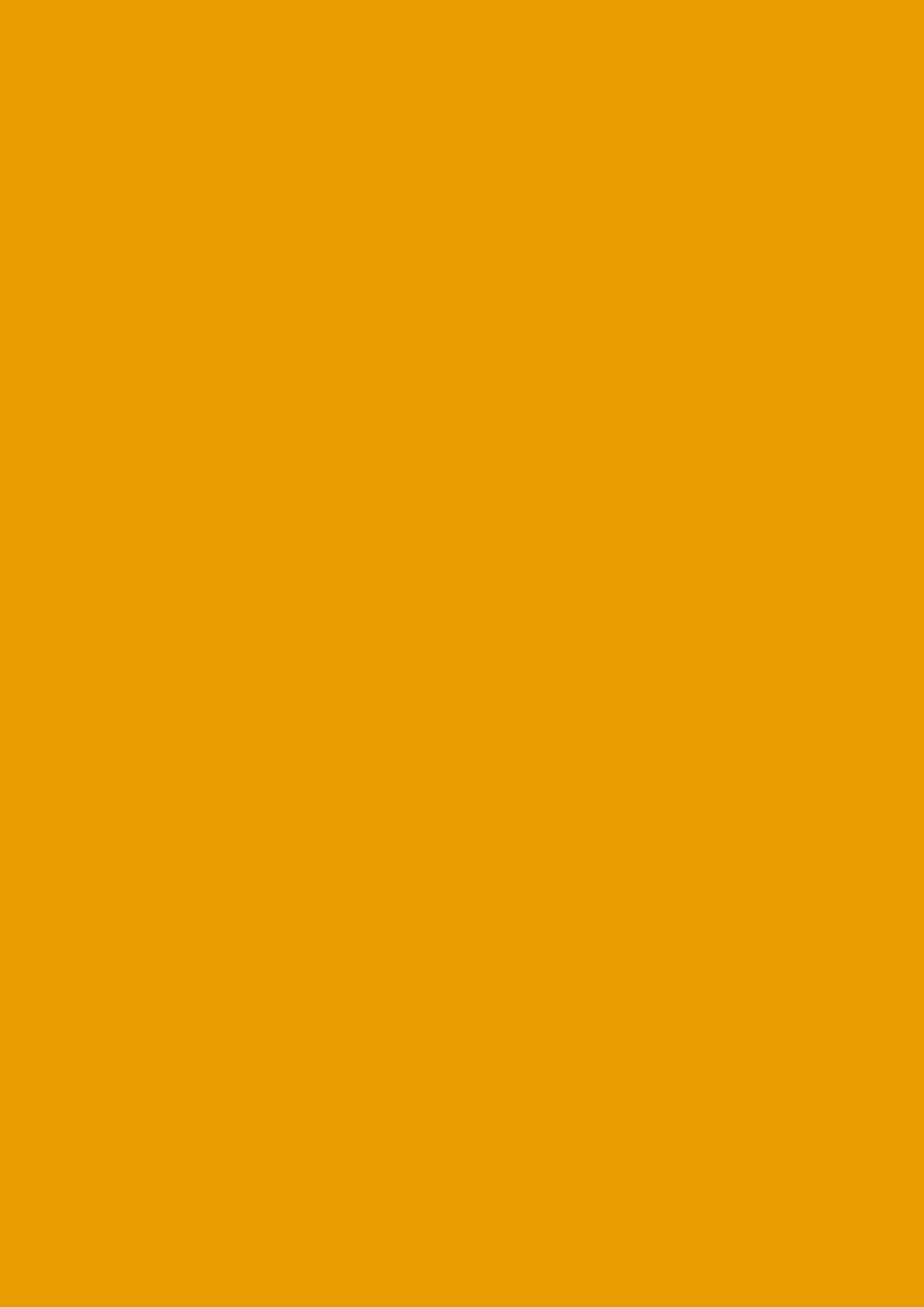# Mid-term Evaluation 2015 Mistra Urban Futures

May 11, 2015

The contents of this mid-term evaluation are the responsibility of the authors.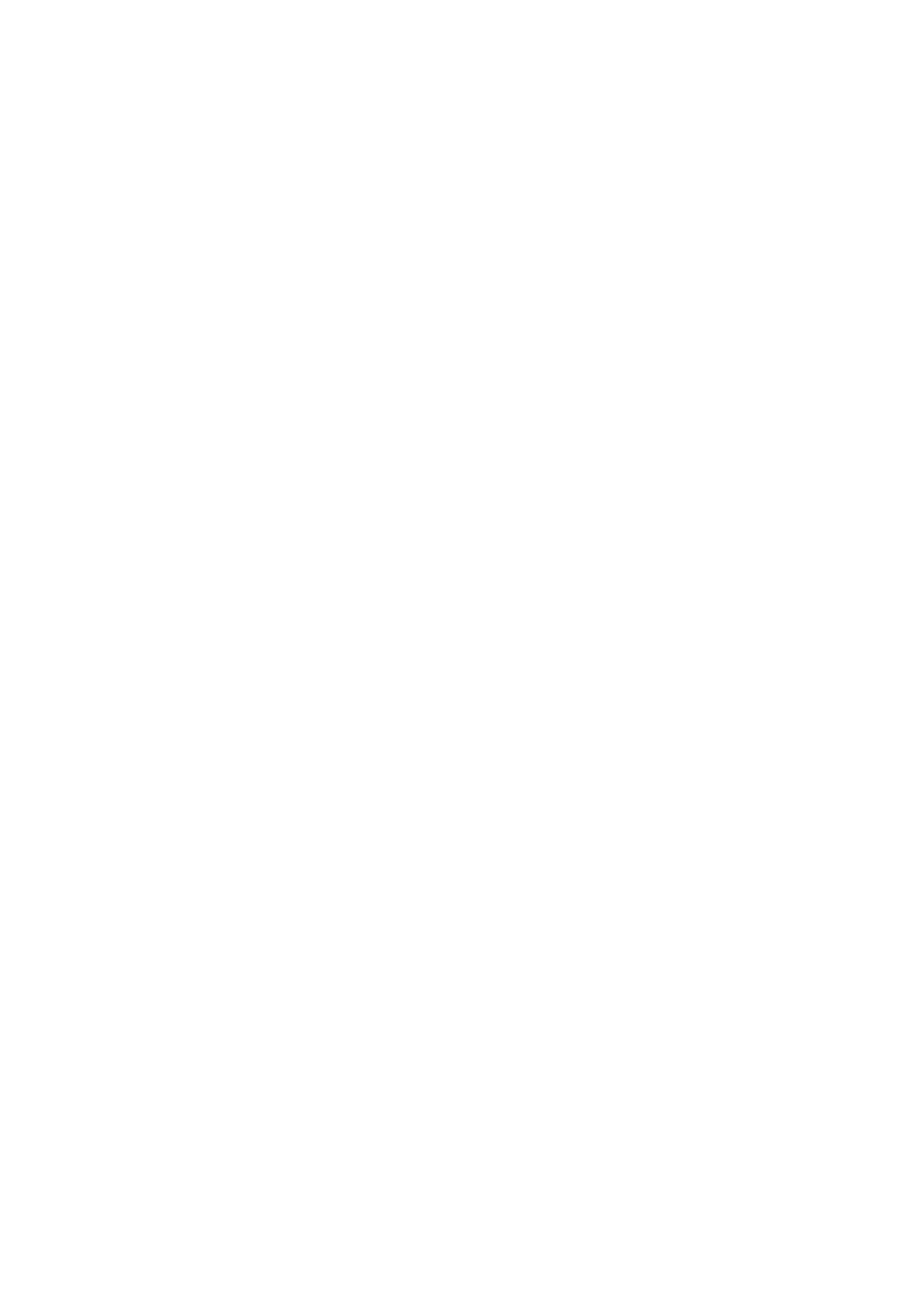## Table of Contents

| <b>1 Main Conclusions and</b><br><b>Recommendations</b>                  |
|--------------------------------------------------------------------------|
|                                                                          |
|                                                                          |
| 2.1.1 THE FUNDERS <b>International Control of 5</b>                      |
| <b>2.2</b> Mid-Term Evaluation $\ldots$ 6                                |
| <b>2.3</b> Evaluation panel and timeline                                 |
| <b>2.4</b> The Structure of this report.                                 |
| Section 2: Review of<br>past performance 8                               |
| 3.1 Framing the Review: engaging with<br>co-production and co-creation 8 |
|                                                                          |
| <b>3.2</b> Reviewing the LIPs <b>Constitution</b><br>10                  |
| <b>3.3</b> Assessing Results <b>Action</b> 22                            |
| 3.3.1 ASSESSMENT FRAMEWORK 12                                            |

|  | <b>3.4</b> Assessing `Excellence´ in Science 15                                   |  |
|--|-----------------------------------------------------------------------------------|--|
|  | 3.4.1 ASSESSMENT OF<br>SCIENTIFIC PUBLICATIONS 15                                 |  |
|  | 3.4.2 AN EXPANDED VIEW OF<br>$\textdegree$ SCIENTIFIC EXCELLENCE $\textdegree$ 16 |  |
|  | 3.4.3 CONCLUSION 17                                                               |  |
|  | 3.5 Organization, Management and<br>Governance 17                                 |  |
|  | 3.5.1 PLANNING AND EVOLUTION OF OUALITY                                           |  |
|  | 3.5.2 THE COMMUNICATION FUNCTION  18                                              |  |
|  | 4 Review of Strategic Plan                                                        |  |
|  | and Future Recommendations . 19                                                   |  |
|  | 4.2 Narratives from the LIPs. 20                                                  |  |
|  | <b>4.3</b> The vision: building on success $22$                                   |  |
|  | 4.4 Means to support this vision 25                                               |  |
|  | <b>3.5</b> Finance, Fundraising and Budget . 26                                   |  |
|  |                                                                                   |  |
|  | List of Annexes 30                                                                |  |
|  |                                                                                   |  |

## **Tables**

| <b>Table 1: MUF EVALUATION OF EFFECTS/OUTCOMES</b>            |
|---------------------------------------------------------------|
|                                                               |
| Table 2: GOLIP OUTCOMES/IMPACTS. 14                           |
| Table 3: CASH FUNDING PER YEAR (MSEK) 26                      |
| Table 4: SPENDING PER YEAR (MSEK)  27                         |
| <b>Table 5:</b> CASH + IN-KIND PER YEAR VERSUS SPENDING. . 27 |

## **Figures**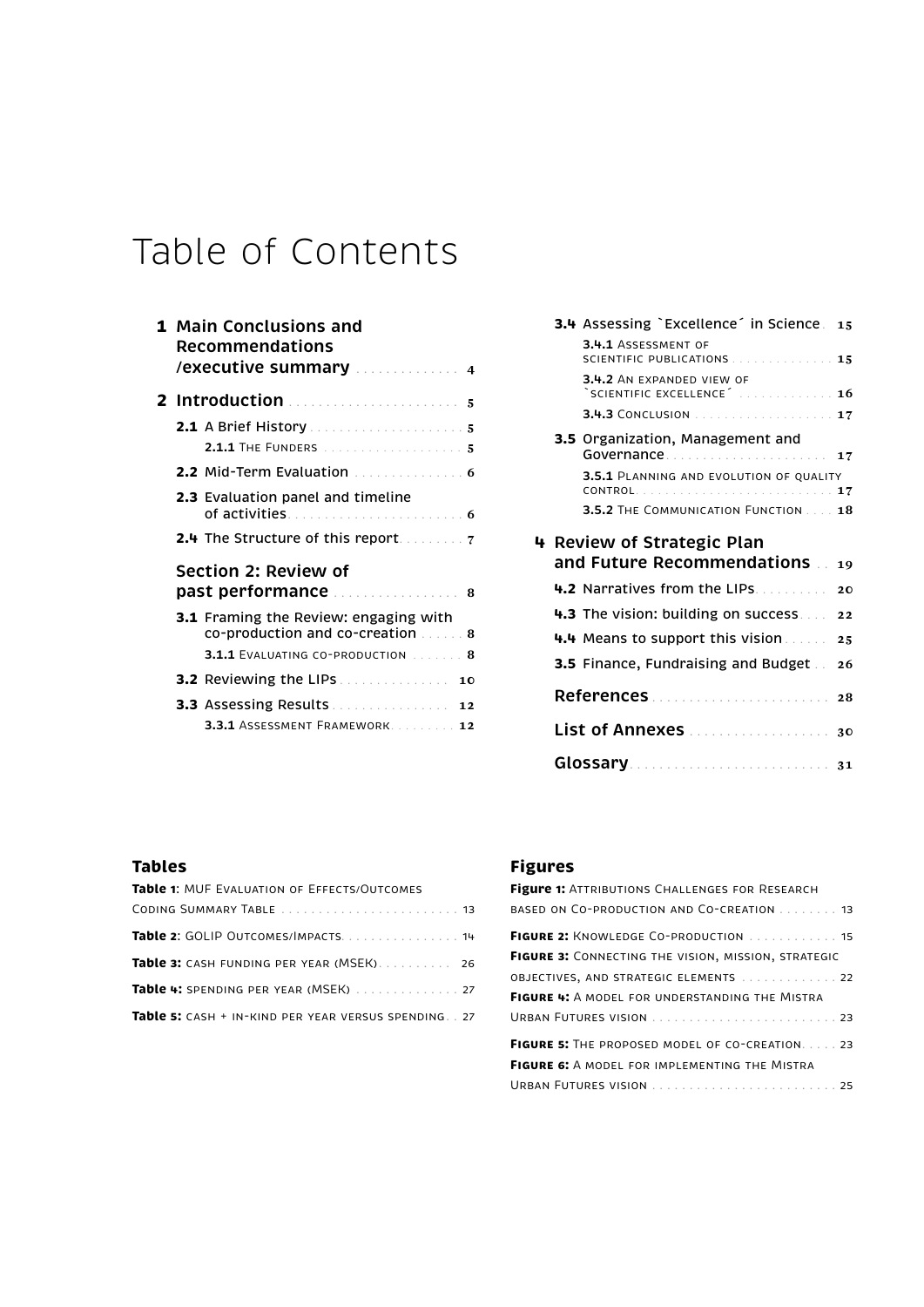## <span id="page-5-0"></span>**1** Main Conclusions and Recommendations /executive summary

The evaluation panel concludes that based on its proposed plans, Mistra Urban Futures will play a critical global role in supporting and implementing the vision of fairer, greener and more accessible cities. The panel nevertheless considers that the following recommendations be taken into account in order to ensure that this vision is achieved in practice.

- ► The panel recommends retaining a substantial and explicit commitment to making co-production / co-creation a central element of Mistra Urban Futures as the most significant way in which the programme can continue to make a substantial and globally relevant contribution to the discourse and practice of sustainable urban development.
- ► The panel recommends that the LIPs remain at the heart of providing practical examples of how co-production and co-creation are put into practice. The panel recommends that the relationship between LIPs in the development of these collaborative ideas fully embraces the principles of co-creation, including codesign that genuinely involves local partners.
- ► The panel advises caution in relation to the creation of new international LIPs. Given the length of time taken to establish a common vision and approach, and the inevitable constraints, particularly in relation to the capacities of the secretariat to engage with LIPs, we recommend prioritising the sub-objective of strengthening collaboration between existing LIPs over the suggestion to create more new LIPs.
- ► The panel recommends that the MUF secretariat should engage with global agendas by prioritising translating, scaling up, and making LIP and cross-LIP findings relevant and applicable (including, but not limited to, the Sustainable Development Goals, a post-2015 climate agenda, and Habitat III) – rather than applying priorities from global processes to the work that is being done locally in the LIPs.
- ► The panel strongly recommends the appointment of one further senior staff member in the MUF secretariat with substantive responsibilities as Deputy Director for Engagement.
- ► The panel recommends that as Board members are gradually replaced over time, that issues of diversity and global representation are taken seriously – a commitment to global partnerships in the work of MUF should be reflected in its highest decision-making body.
- ► The panel recommends that further attention is paid to the budgeting and strategic planning for raising additional counterpart funds for the 2016-19 period, and that fundraising for the post-2019 period is treated as a matter of significant priority by the secretariat and the Board.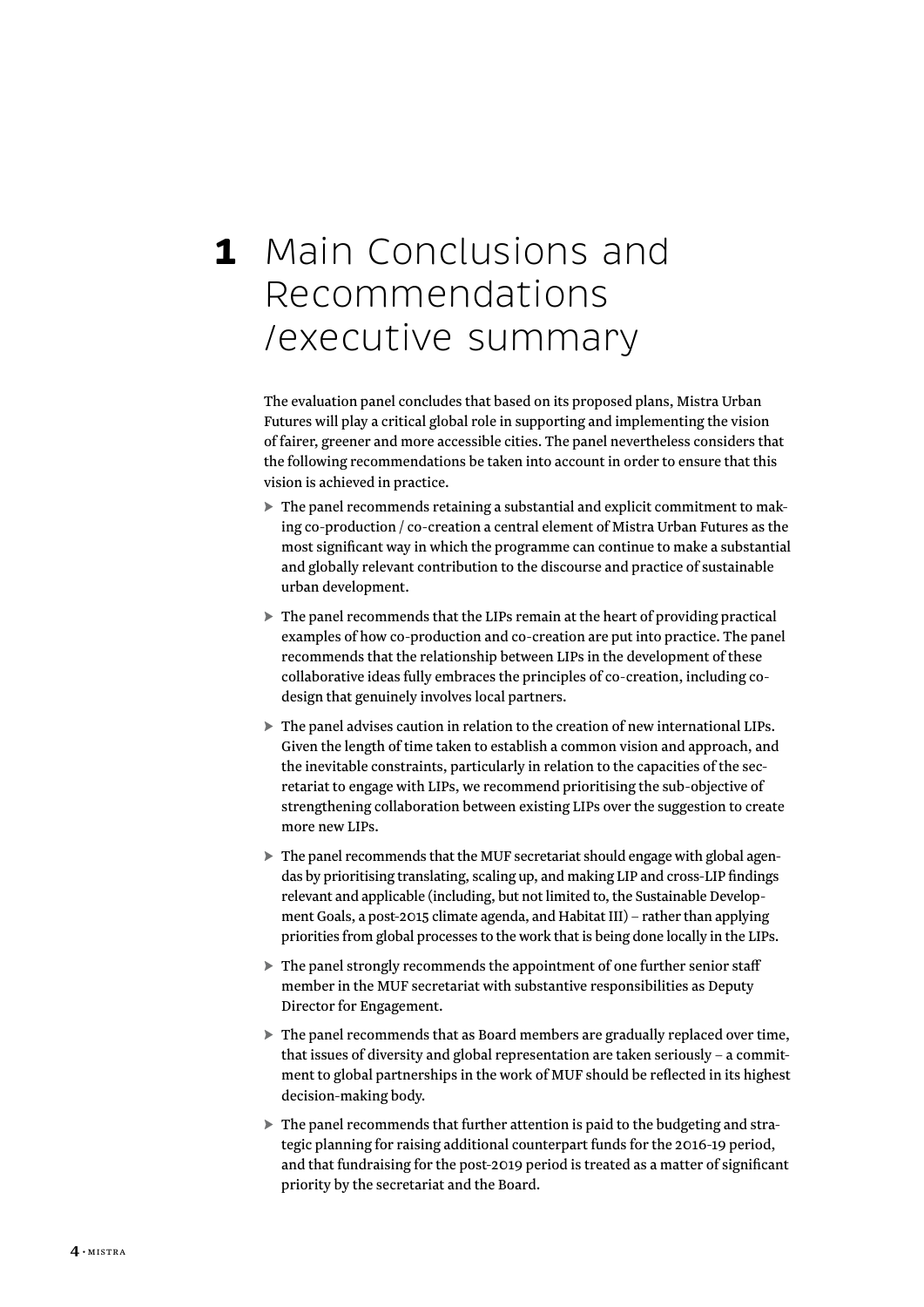## <span id="page-6-0"></span>**2** Introduction

### **2.1** A Brief History

In 2008, Mistra, the Swedish Foundation for Strategic Environmental Research, made an open call for research proposals concerning sustainable urban development. The idea was to create a full-scale, internationally renowned, research centre, based in Sweden but with a number of local platforms in different parts of the world. The call text (Annex 2) was relatively detailed about Mistra's expectations with the initiative.

After evaluation, a bid submitted by the Gothenburg Consortium**<sup>1</sup>** (GC) (Annex 3) was selected in 2009 from a handful of competing proposals and Chalmers University of Technology was appointed host organization for the centre. Mistra Urban Futures (MUF) was formally established in early 2010 with a 2-year build-up phase to develop and establish the centre. An agreement was signed in 2012 between Mistra, and Chalmers University of Technology (Annex 4) to fund and host an international centre for research and practice on sustainable urban development. The GC agreed to ensure that the Mistra funding was matched and Sida (the Swedish International Development Cooperation Agency) contributed additional funding specifically to support poverty-reduction activities.

The Mistra Board decision was for a possible 10-year commitment, including a build-up phase in 2010–2011, a first fully operational phase in 2012–2015, and a second phase in 2016–2019. The commitment is subject to evaluation and decision of funding between the two operational periods. The Progress Report on the first phase and this Mid-Term Evaluation Report pertain to this decision point.

In Gothenburg the consortium also accepted four associated partners to the Mistra Urban Futures, the Swedish Transport Administration, the Swedish National Board of Housing, Building and Planning, SP Technical Research Institute of Sweden and White Architects.

The Mistra funding of the centre was envisaged to be 2+4+4 years, with a startup review during the second year of operation. The establishment and development of MUF is outlined in various documents made available for the evaluation.

Mistra Urban Futures has, over the past six years, become an international knowledge centre for urban development hosted by Chalmers University of Technology with Local Interaction Platforms (LIPs) in Gothenburg, Kisumu, Cape Town and Greater Manchester. MUF envisions a world with sustainable urbanization and their ethos is co-production, meaning that all knowledge is produced in close collaboration between academia and practice.

#### 2.1.1 **The Funders**

Mistra Urban Futures has three main funding parties. Mistra is the core funder. Mistra's funding has been equally matched in cash and in kind by the Gothenburg

**<sup>1</sup>** The Gothenburg Consortium: Chalmers University of Technology, Göteborg Region Association of Local Authorities (GR), City of Gothenburg, University of Gothenburg, IVL Swedish Environmental Research Institute, the County Administration Board of Västra Götaland, Region Västra Götaland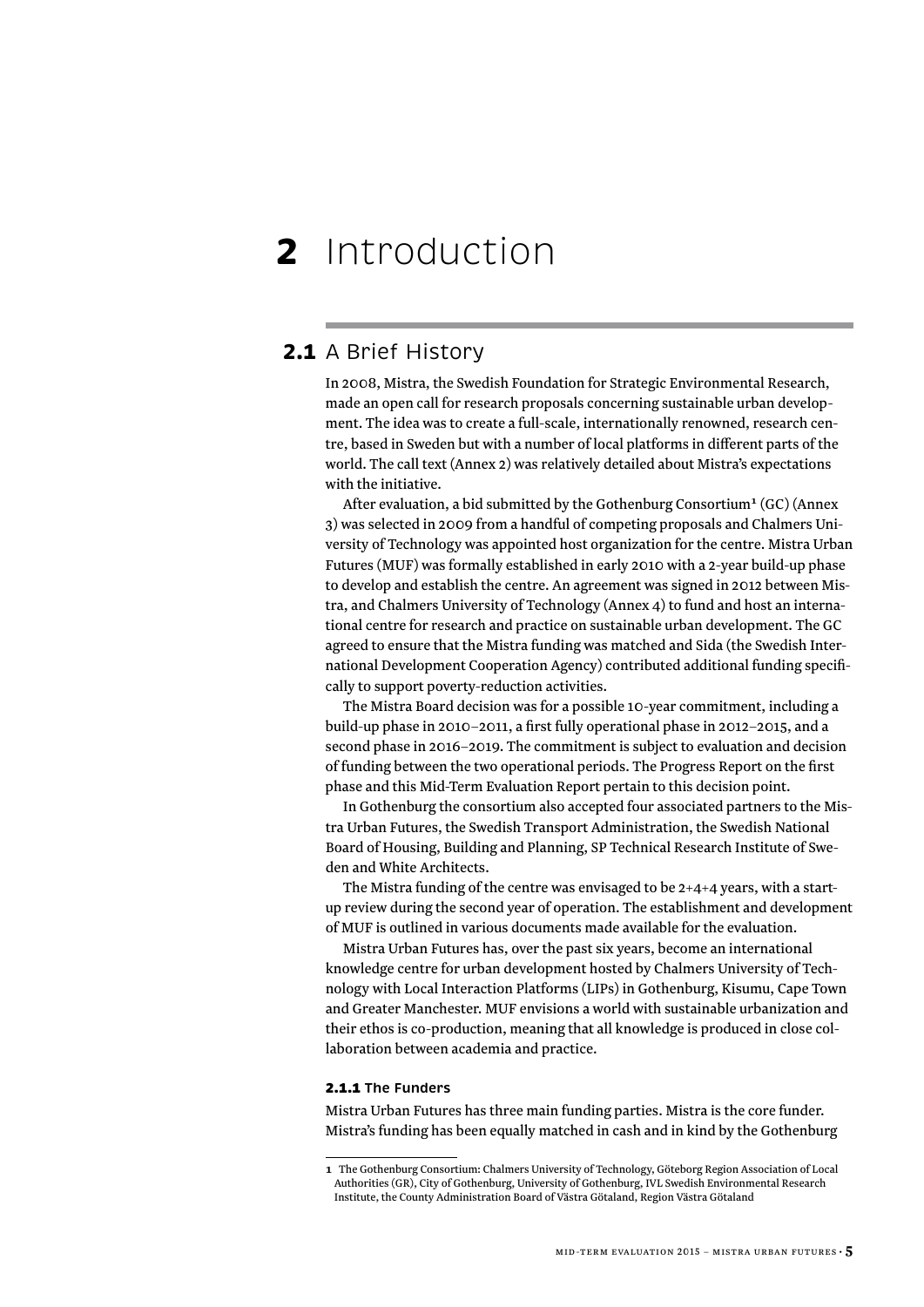<span id="page-7-0"></span>Consortium, consisting of several important players in the West-Sweden region. Mistra funding will terminate at the end of Phase 2

Sida's funding is used for activities related and relevant to development cooperation and mainly directed to the Local Interaction Platforms in Kisumu and Cape Town (the latter with a regional focus).**<sup>2</sup>** In addition, local partners in Cape Town, Greater Manchester and Kisumu are providing match funding to MUF.

## **2.2** Mid-Term Evaluation

Following a start-up review of MUF performed in 2011 by Belinda Yuen two years after start up (Annex 5), which made extensive recommendations, Mistra have now requested a mid-term evaluation that will provide the basis for the funders' decisions regarding the next funding period (2016-2019).

Mistra prepared a Terms of Reference (Annex 6) that, in consultation with the MUF Board and Leadership, have specified that the evaluation should consider the following criteria for this mid-term evaluation:

- 1. Centre performance
- 2. Excellence in science, knowledge generation and utilization
- 3. Integration of science, policy and practice
- 4. Organisation, management and leadership

The Terms of Reference for the mid-term evaluation specify that the Evaluation Panel review and analyse all available material and information regarding Mistra Urban Futures. Core inputs to the evaluation were the Progress Report 2010–2014 (Annex 7) outlining achievements in the start-up phase and phase1, and the Strategic Plan 2016–2019 (Annex 8), giving the proposed focus for phase 2.

Review of these documents was complemented by visits to each of the LIPS, and interviews with the board and the Secretariat (see section 1.3 and annexes 9 and 10 that show the timetables for these meetings). The reviewers examined the extent to which the Mistra Urban Futures has delivered outputs and impacts in relation to the plan in the original proposal.

During preliminary discussions, the evaluation panel determined that the unique nature of MUF required a modified framework of the evaluation criteria. This approach, which takes an expanded view of the nature of outcomes and impacts, is elaborated in section 2.1 and through-out section 2.

### **2.3** Evaluation panel and timeline of activities

Mistra convened an evaluation panel of the following members:

- ► **Ilmar Reepalu**, (chair), Former Mayor of the City of Malmö, architect and professional urban planner, Sweden
- ► **Caroline Moser**, Emeritus Professor at the University of Manchester, United Kingdom
- ► **John Robinson**, Professor at the University of British Columbia, Canada
- ► **David Dodman**, Acting Head of the Human Settlements Group, International Institute for Environment and Development (IIED), United Kingdom
- ► **Carl-Johan Engström**, professional urban planner and professor at the Royal Institute of Technology, Sweden

**<sup>2</sup>** Sida has an indirect contractual relation with the MUF Centre through an agreement with Mistra.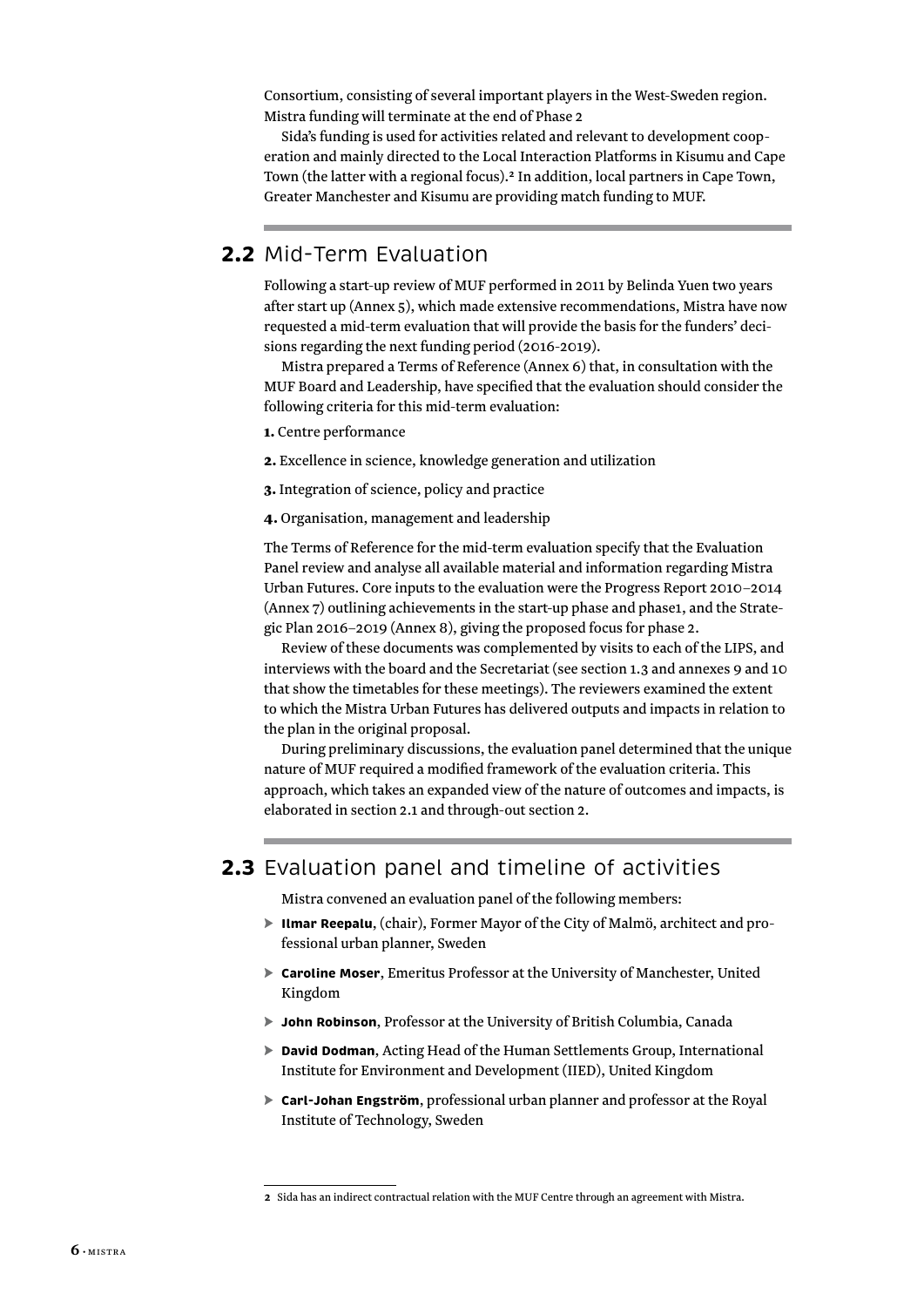<span id="page-8-0"></span>See Annex 11 for biographies of the panel members. Johan Edman acted as contact person to represent Mistra. Rebecca Oliver from the Royal Swedish Academy of Sciences supported the Panel in compiling the report, who, together with the Panel members, took part in the evaluation in her individual capacity not as representative of an institution.

The timetable for the Evaluation process can be seen in the Terms of Reference (Annex 6). This timetable was closely followed although the LIP visits took place in April rather than March. More details of the visits and timetable for the Fieldwork by Caroline Moser can be found in Annex 1 and 10 respectively. The programme for the visit to Gothenburg by the whole Evaluation Panel can be found in Annex 9.

Mistra has invited SIDA to participate in the planning and implementation of the Mid-Term Evaluation. Sida submitted recommendations for the choice of Evaluation Panel but has otherwise declined to comment on the evaluation. SIDA did not send a representative to Gothenburg for the meeting on May 4 to 8.

## **2.4** The Structure of this report

This report presents the main recommendations as an Executive Summary, linked to Annex 1, which reports the fieldwork visits to the non-Swedish LIPs as critical to understanding the recommendations. Section 1 gives all relevant background information regarding MUF and this Mid-Term Evaluation, with links to corresponding Annexes for reference. In Section 2, the assessment of performance to date is presented, starting with a necessary framing of the review. Section 3 looks at the Strategic Plan and lays the ground for recommendations, bringing in the evaluation of the progress made to date and looking for coherence between what has been achieved to date and what priorities have been stated are for the future.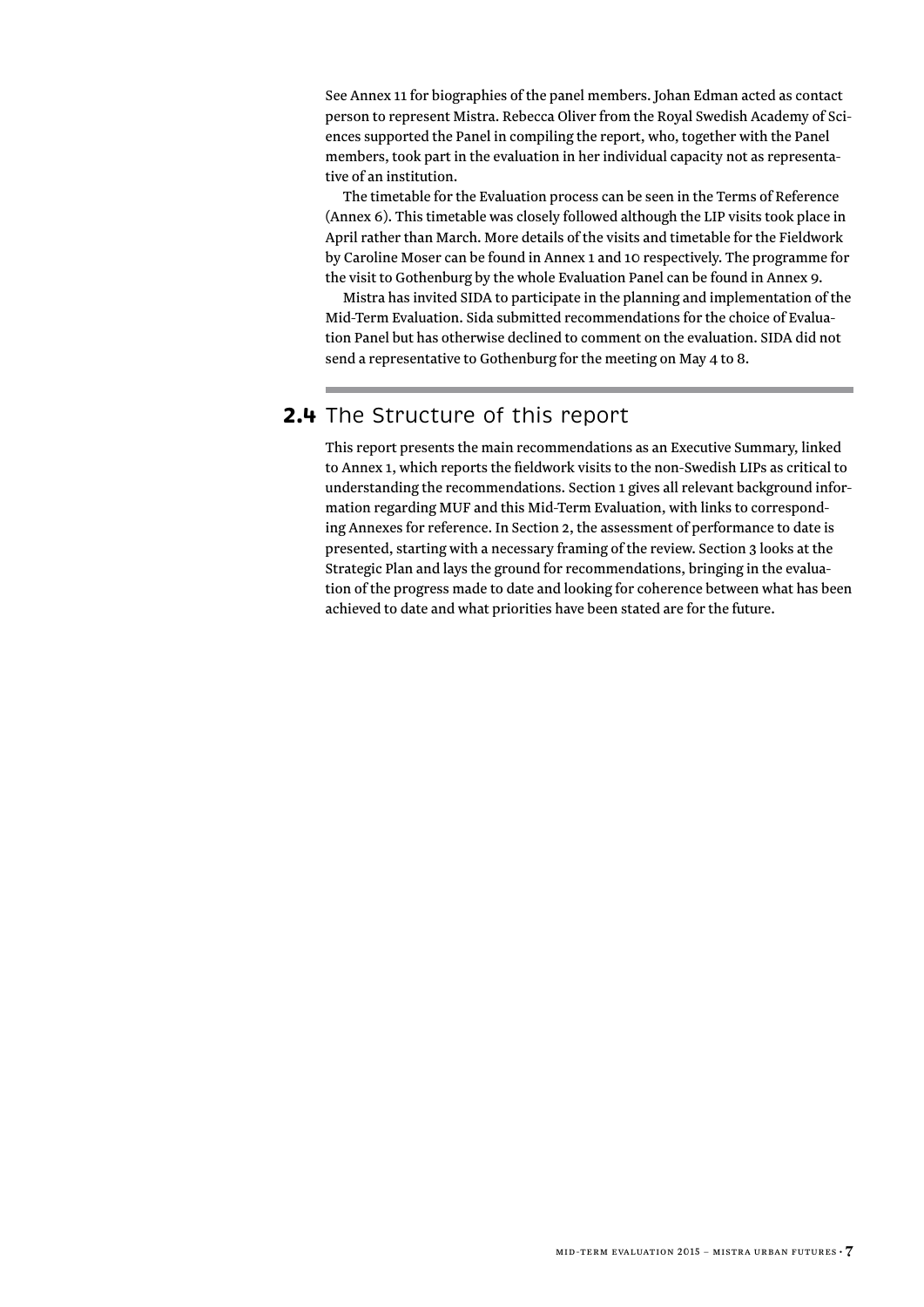## <span id="page-9-0"></span> **Section 2:** Review of past performance

## **3.1** Framing the Review: engaging with co-production and co-creation

#### 3.1.1 **Evaluating co-production**

The first sentence of the Executive Summary of the *Mistra Urban Futures Progress Report 2010–2014* states:

*▼ "Mistra Urban Futures is in the midst of a decade-long effort to revitalise and revolutionise academic research and practice in urban settings." (p. 4)*

It goes on to say:

*▼ "Five pilot projects were carried out in 2010–2011 to implement and evaluate a methodology for knowledge co-production, which was to become the signature approach of Mistra Urban Futures." (p. 4)*

These, and many similar statements throughout the Progress Report and Strategic Plan, indicate that knowledge co-production (broadened in the Strategic Plan to knowledge "co-creation") represents not only the central **methodological** approach of the work of MUF, but also a **key contribution to global practice around urban sustainability:** articulating the meaning and value of co-production of knowledge itself has been a key product of the first five years of operation of Mistra Urban Futures (MUF).

This panel therefore place knowledge co-production and co-creation at the heart of this evaluation. This differentiates this evaluation process from a more conventional one, based primarily on the quantity and quality of academic publications, and/or the direct impacts on urban decision-making or policy-making. On the former issue, we consider that a rather narrowly interpreted 'technical' evaluation based solely on 'scientific' outputs is not an appropriate means of assessing whether MUF is meeting its goals. Not only do these miss key aspects of the co-production agenda, but also we consider that there are time-frame limitations to any assessment of the quantity and quality of peer-reviewed publications at this point in the programme (how much can really have been initiated, researched, written, and published in 3-4 years?). On the latter issue, direct impacts on decision-making or policy-making are notoriously hard to assess in complex policy and decision environments in which individual decisions are over-determined by many inputs and causal factors.

Instead, the panel consider that **it is more important to evaluate whether, and to what extent, the process of co-production has been used to understand and practice urban sustainability more effectively and to engage with how this can be done more effectively in coming years**. The process and structure of the evaluation therefore reflects this. In order to evaluate the success of MUF in contribut-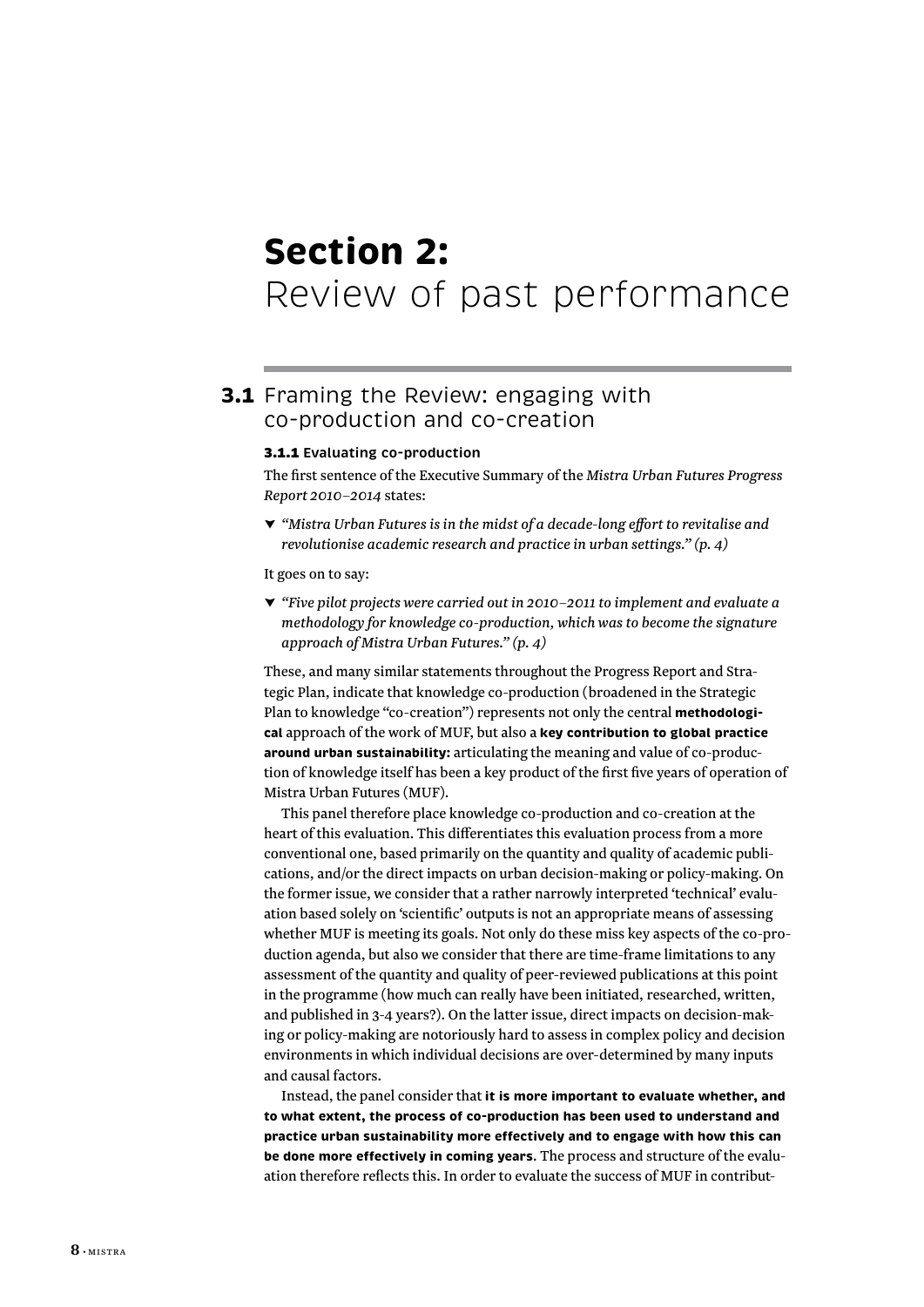ing to the co-production of knowledge in the various locations in which it has operated, it is necessary to take into account some of the key characteristics of the coproduction process, including the nature and timing of expected impacts and outcomes, and the interaction between researchers and the various partners in the MUF program.

A focus on co-production means that it is essential to identify the perspectives and views of both academic and professional practitioner partners in MUF in terms of the core outcomes and impacts achieved through the LIPs. Evaluating outcomes and impacts in the LIPS goes well beyond counting publications and concrete products and introduces complex and second order effects and issues around, for example, building social networks and capacity. For this reason in this accompanying text box, the panel explicitly examine the concept of co-production, and how it has itself developed over the course of the past five years, as well as commenting on the proposed expansion to co-creation.

#### **The Conceptualisation of Co-production as presented in MUF the Progress Report and the Strategic Plan**

If co-production lies at the heart of the activities of MUF for the past five years, and co-creation will form the core of the future approach, it is essential to develop a clear understanding of what is meant by these concepts in the MUF context. The Progress Report states:

*▼ "Societal problems, particularly those at the urban level, are increasingly complex and require transdisciplinary research from different fields of knowledge and from multiple actors inside and outside the university. The idea of 'knowledge co-production' has therefore attracted increasing interest. Knowledge of how to address urban challenges must be collected and developed in dialogue and collaboration between different stakeholders that represent practice, communities and academia. This methodology is the basis for all activities at Mistra Urban Futures." (p. 5)*

#### And

*▼ "A core mission of the Centre is to create joint arenas to develop, support, translate and communicate locally specific and globally generic knowledge on sustainable urban development." (p. 5)*

This approach is further elaborated in chapter 3 of the Progress Report, which states:

*▼ Knowledge that can contribute to creating sustainable cities, according to the philosophy of Mistra Urban Futures, has to be created or collected in dialogue and cooperation between different users and interest groups, including both academia and practice, across different political and economic agendas. (p. 34)*

These quotations make it clear that interaction between MUF researchers and both academic partners and professional practitioners in the LIP context is critical. To this end, the Progress report evokes the concept of "trans-disciplinary research":

*▼ While it is defined and used in many different ways, the definition [of transdisciplinary research] used at the Centre focuses on participatory and stakeholder based forms of knowledge production, where the inclusion of multiple disciplines and non-academics in knowledge production processes is central to the ability of the research to create socially relevant knowledge. (p. 35)*

This in turn leads to the following definition of co-production, as the term is used by MUF: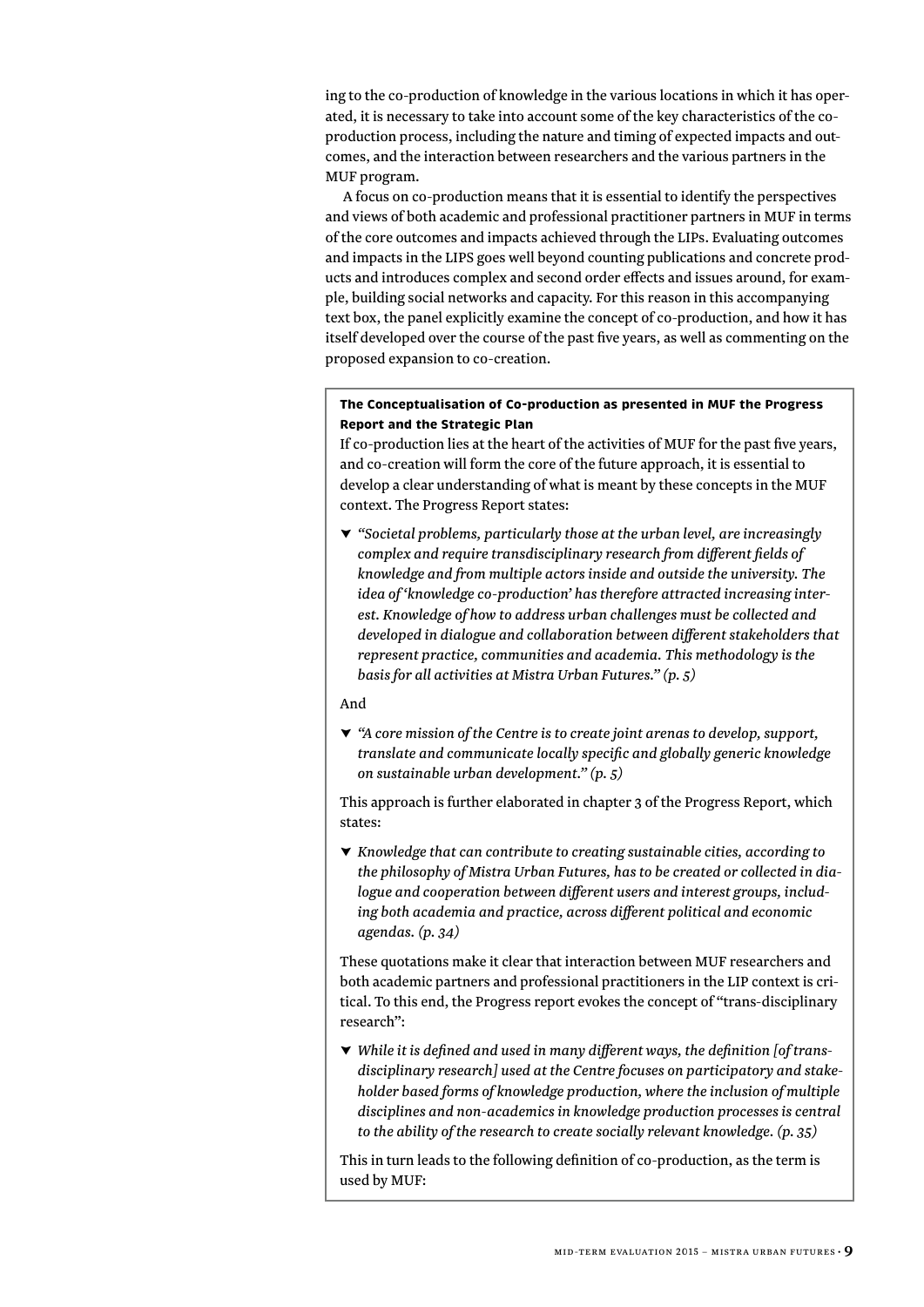<span id="page-11-0"></span>*▼ Co-production is an umbrella term that refers to collaborative approaches to knowledge production that draw upon interactive and participatory research methods for societal problem-solving. In other words, co-production is a research approach that creates new knowledge by combining different sources of knowledge to increase the social relevance of the knowledge produced for policy/practice action and for new academic practices. The research at MUF thus addresses urban complexity through promoting mutual learning and action across diverse urban development contexts and conditions.*

Overall, MUF focuses on bringing together research and practice, and creating joint processes and arenas for social learning between academic researchers and practicing professionals. (p. 35)

In the Strategic Plan, this approach is broadened, and the term "co-creation" is introduced:

*▼ 'co-creation' is 'co-design, co-production and co-implementation' combined. (p. 21)*

And

*▼ The Centre recognises that co-creation is not a single method but a methodological ethos which can be implemented in different ways. It is a means to an end – our hypothesis is that through working collaboratively with all relevant stakeholders at different points in the knowledge cycle we can generate better/more useful/more easily implementable knowledge. (p. 21)*

In effect, co-creation extends the basic approach of co-production to earlier and later stages of the partnership process, including the design and implementation of both research and policy.

## **3.2** Reviewing the LIPs

Within the overall framework of building more sustainable cities, along with poverty reduction, co-production in each of the LIPS has been shaped by a close relationship between its individual history, institutional structure and staffing, co-production partners, financing and context specific priorities. In addition, Swedish partners have played a critical role in the choice of institutions and LIP sites. Consequently each LIP is unique and the overall richness and success of the MUF lies in the diversity of institutional models and co-production partnerships, outputs and outcomes. While the budget situation within each LIP is complex, a central finding of our evaluation is that, in totality they give excellent 'value for money' to MUF. A brief contextualization of the four LIPs comprises the following:

The **Gothenburg Consortium (GC)** was the first, and most important institutional response to the Mistra call in 2008 that culminated in the formal establishment of Mistra Urban Futures in 2010. The initial call for bids to set up a transdisciplinary centre included requirements of co-funding and public-university partnerships. GC built on twenty years of cross-sector and multilevel collaboration practiced by municipalities and regional organizations that influenced the construction of its organization. This included, for instance the Comprehensive Plan of the City of Gothenburg (1993), the Gothenburg Region Association of Local Authorities (GR), *Goals and Strategies with a Focus on Sustainable Regional Structures* (GR 2006) and *Structural Illustration for the Gothenburg Region* (GR 2008), the future regional public transport, K2020, carried out by GR, Region Västra Götaland (VGR), as well as *Dialogue Group* (DG), which was established in 2009 between academic and political organizations including Chalmers, University of Gothenburg, CoG, VGR, and the West Sweden Chamber of Commerce.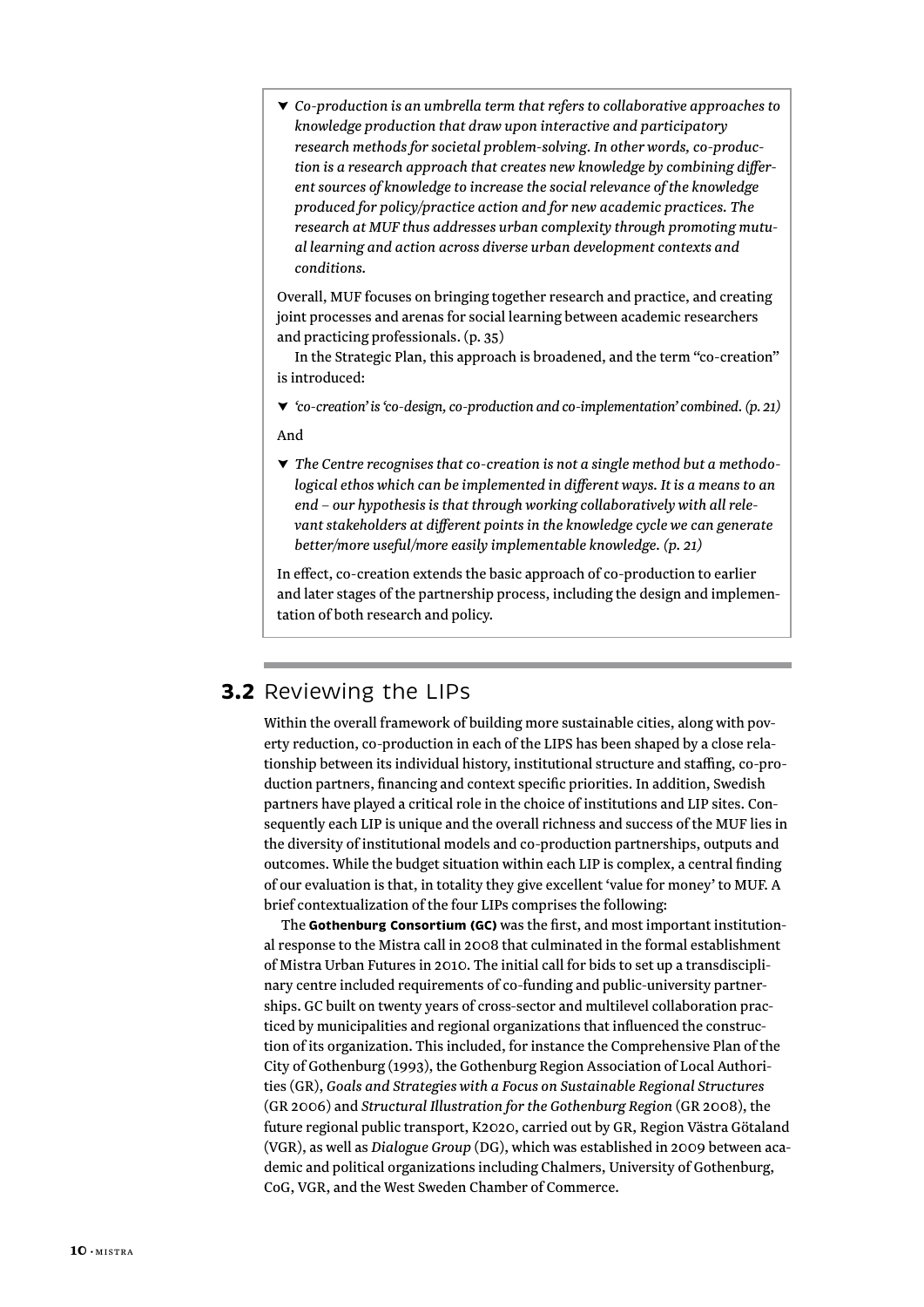The GC, which came from this history, consists of seven partners: Chalmers, University of Gothenburg, GR, Region Västra Götaland, County Administration Board of Västra Götaland, City of Gothenburg and the Swedish Environmental Research Institute (IVL) together with three associate partners: Swedish Transport Administration, Technical Research Institute of Sweden (SP) and White Arkitekter (architectural practice).

The Gothenburg Local Interaction Platform was developed during the build-up phase in 2010-2011, mainly through five pilot projects and the formative evaluation of these. GOLIP is now managed by the LIP Director Mikael Cullberg in collaboration with co-ordinators from the ten local partners (the GC and associate partners), which serve as liaison officers and lead networkers in their respective organisation. GOLIP is supported by the Secretariat staff at a part time basis.

GOLIP institutionalize the ground for co-production of knowledge and joint responsibilities built on three pillars. These are first, co-funding (requirements from Mistra); second, joint leadership for projects; and finally, joint bearers, producers and users of knowledge representing crucial areas of expertise and experience, which aims at enabling knowledge for transition and change. The GOLIP is working with and initiating projects and networks in five main themes: social integration, sustainable urban lifestyles, integrated social and ecological urban systems, business-driven sustainable urban development, and spatial urbanisation and competition for urban qualities.

The **Greater Manchester Local Interaction Platform** (GMLIP) started after Mistra commissioned work on the theoretical conceptualization of co-production by two academics, Simon Marvin and Tim May, at the University of Salford's Centre for Sustainable Urban and Regional Futures (SURF), as well as on previous research on this issue within the university. GMLIP is based in SURF, with Dr Beth Perry as Director, and a small range of staff both in the centre and in the wider university, contributing part- and in-kind time to the programme. The GMLIP is funded by MUF, and around 60% of the budget is provided by theUniversity of Salford, associated academic projects and local in-kind funding. GMLIP's work in co-production is primarily focused on increasing urban sustainability with four partnership co-production platforms and through them to a number of innovative initiatives around increasing economic, ecological, spatial, social and cultural urban sustainability.

**The Kisumu Local Interaction Platform** (KLIP) was the outcome of close links with Sweden beginning in 2006, when local Kisumu academics and practitioners were working on the Kisumu Action Plan. The relationship was consolidated when the Reality Studios started to send students to the city, with the initiative taken over in 2008 by Chalmers University. Although city-level consultative coproduction type processes had been on-going for an extensive period, MUF has provided an opportunity for diverse specialists to firm up their collaboration in working together in the city in co-production, an initiative that no other donor, including UN-Habitat has been prepared to do. KLIP started within the university, but has recently set itself up as the KLIP Trust with a prestigious Board of Trustees. KLIP is entirely supported by Sida with a number of in-kind arrangements for different staff members. The Director is Prof. Stephen Agong, Vice Chancellor, Jaramogi Oginga Odinga University of Science and Technology ( JOOEST), with two fulltime KLIP staff, who run the separately located KLIP Trust in the City. KLIP is primarily focused on amassing knowledge to increase urban sustainability through a large PhD programme that involves 23 students implementing or studying co-production around eco-tourism and marketing for their fieldwork site – as is also used by PhD students from the University of Gothenburg. These sites are more a means for the creation of knowledge around co-production rather than to increase urban sustainability per se.

**The Cape Town Local Interaction Platform** (CTLIP) was invited to join MUF specifically because of its history of co-production work. As a senior advisor to the government, Edgar Pieterse had observed first-hand the 'disconnect' between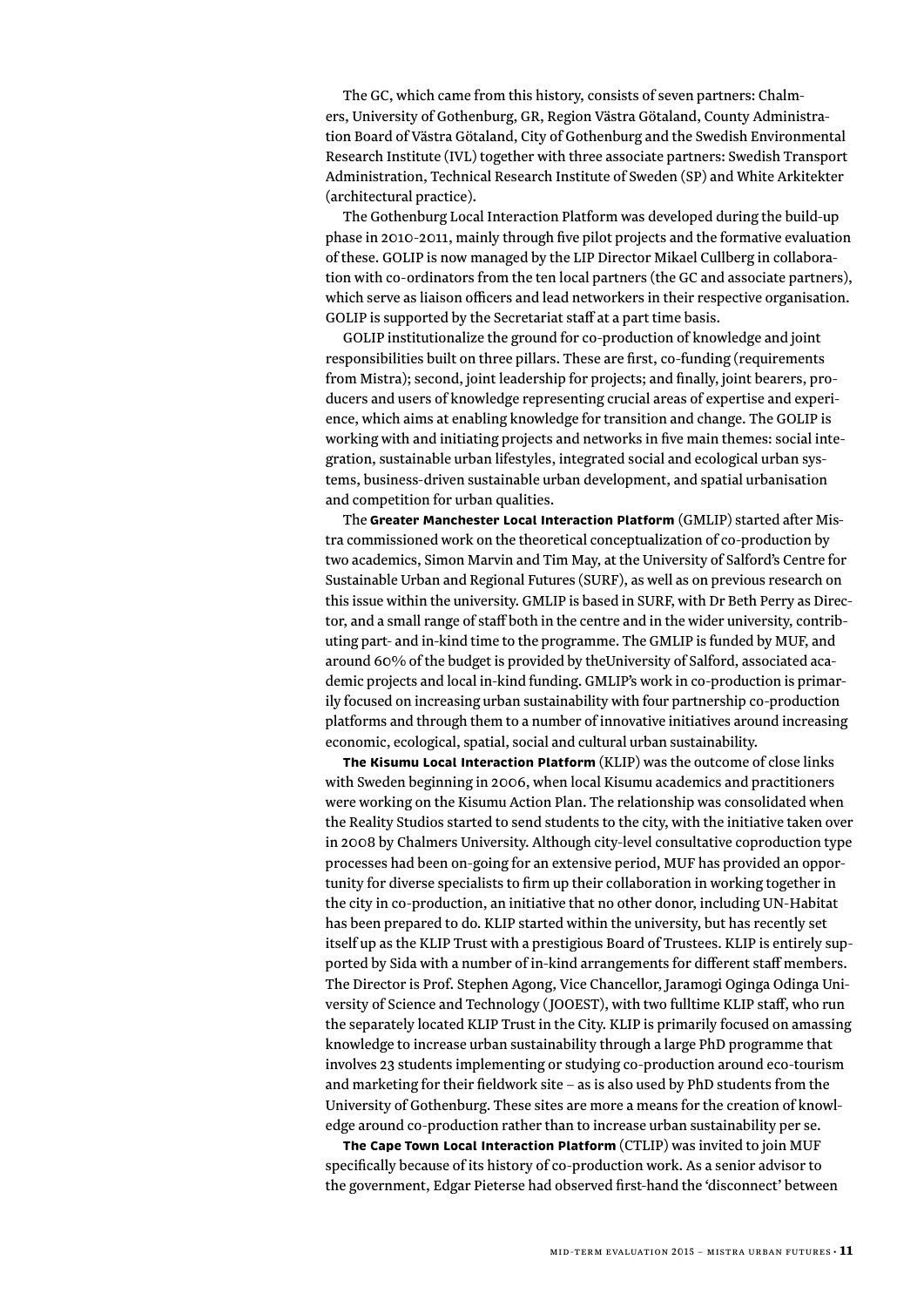<span id="page-13-0"></span>the intellectual depth of policy–makers at different levels and the academic discourses of neo-liberalism. Collaboratively with colleagues at the University of Cape Town (UCT), the African Centre for Cities (ACC) was established to create a different research culture generating a different knowledge. CTLIP sits within the ACC at the University of Cape Town. Being a self-funded research institute, staff members, including the Director, do not hold tenured university funded positions. The Director of CTLIP is Dr Zarina Patel, whose salary is currently fully paid by MUF/Sida, as is ACC's Deputy Director, Gordon Pirie – which enables ACC Director Edgar Pieterse to play a critically important role in ACC's gobal and local agenda. Others supported by the MUF include Warren Smit, who coordinates the CityLab programme, with four further staff in full or part-time funding arrangements. CTLIP focuses both on using co-production to increase urban sustainability directly as well as to increase knowledge relevant to increasing urban sustainability. This is achieved through its embedded programme in Cape Town that includes PhD students embedded in the City Authority, as well as practitioners embedded in the University. Its regional programmes, such as AURI and its Urban Africa website, focus on the second objective, namely to increase knowledge relevant to increasingly urban sustainability.

## **3.3** Assessing Results

#### 3.3.1 **Assessment Framework**

As mentioned above, the discussion of co-production and co-creation in the MUF context clarifies the limitations of conventional forms of evaluation, which are based on counting publications and policy impacts and call for the development of an alternative evaluation methodology, sensitive to the underlying ethos and goals of MUF, in order to determine the success of MUF activities and plans.

Of particular relevance here is the growing literature on new forms of participatory research, much of it framed in the context of new approaches to the role of science in society, such as Mode-2 science (Gibbons et al. 1994; Nowotny et al, 2001), post-normal science (Funtowicz and Ravetz 1993), interactive social science (Caswill and Shove, 2000), and various forms of problem-based interdisciplinarity or transdisciplinarity (Klein, 2004, Robinson 2008; Lang et al, 2012). This work has in turn given rise to various attempts to articulate criteria for assessing the societal impacts of various forms of such research.**<sup>3</sup>** Building on the work of Wiek et al (2014), the evaluation panel highlight the value of the following effect categories for solution-oriented participatory sustainability research, which can be usefully applied to understanding the effects and outcomes of Mistra Urban Futures:

- ► **Network effects**: networks created / expanded; community created / expanded; trust; distributed knowledge; accountability.
- ► **Enhanced capacity**: acquired knowledge / understanding; improved research capacity; use of technologies; anticipatory competence.
- ► **Usable products**: technologies; products (goods); publications.
- ► **Structural Characteristics** (e.g. change in organizational/institutional structure
- ► **Decisions/Actions/Policies**

These categories of effects illustrate the complexity of types of impacts and outcomes that might result from work based on strong forms of co-production and cocreation. However, the evaluation is even more challenging when the panel consider the indirect nature of some of these effects and their delayed nature, as shown in the following figure (from Wiek et al, 2014):

**<sup>3</sup>** See, for example, Baldwin et al (2000), Kasemir et al (2003), Currie et al (2005), Robinson and Tansey (2006), Blackstock et al (2007), Walter et al (2007); Quinlan et al (2008), Donovan (2008), Meagher et al (2011), Talwar et al (2011), Bell et al (2011), Wiek et al (2014).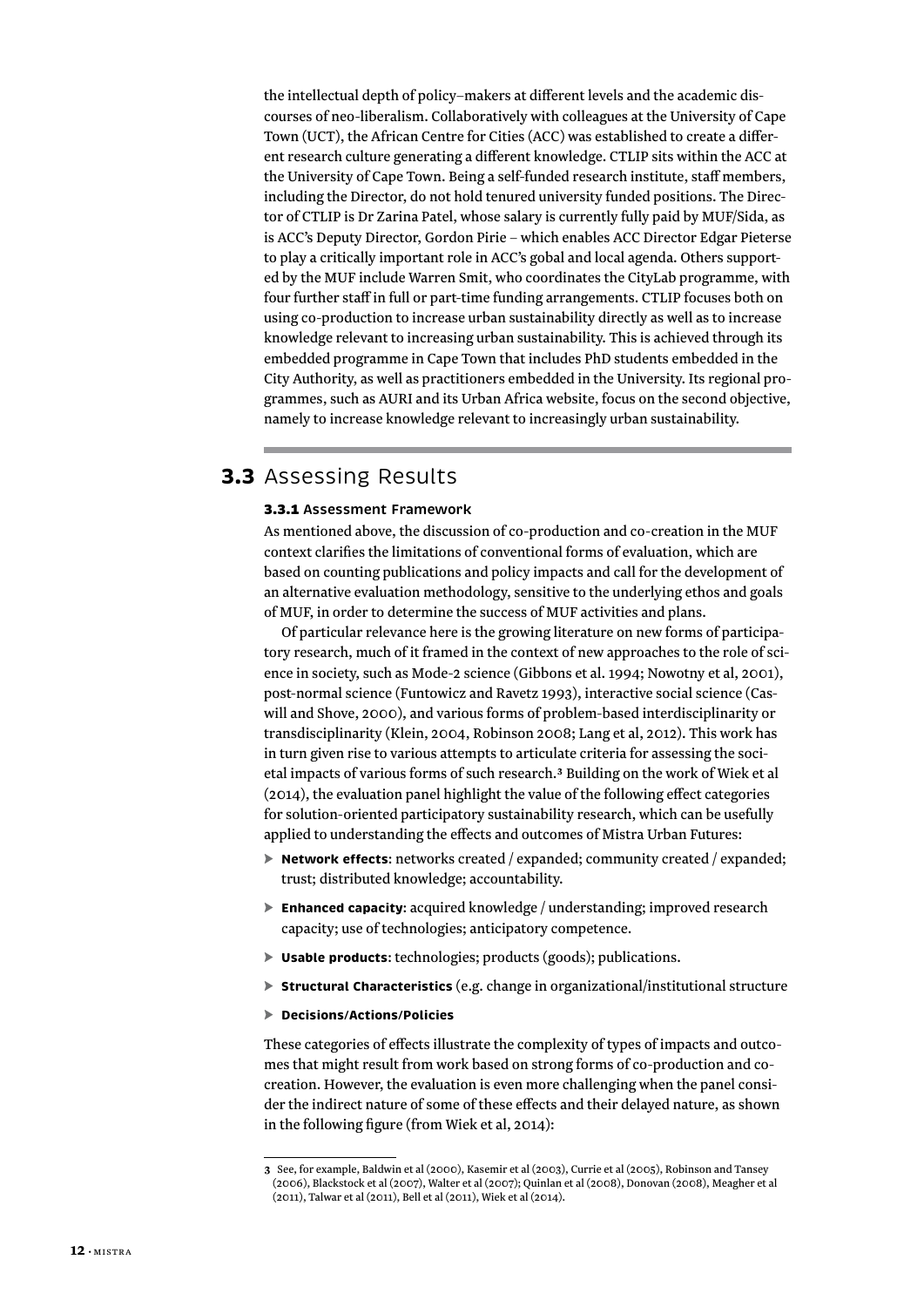FIGURE 1: **Attributions Challenges for Research based on Co-production and Co-creation**



#### **3.3.2 Assessing effects and outcomes**

These considerations lead us to recognize the challenge of assessing the activities of MUF, and the critical importance of the interaction with both academic partners and professional practitioners in the LIPs. The evaluation panel note the criteria that MUF have themselves suggested in the Progress Report:

"Indicators of success include that: an international network has been built up; partnerships have been established by all local partners; the co-production methodology has developed and is being put into practice; results from the research have been presented in a great number of publications and at events; and examples of impact on governance and policies can be identified in all partner cities." (p. 19)

The narrative text from the field trip evaluation of three of the LIPs, namely KLIP, CTLIP and GMLIP (see Annex 1) has been quantified in terms of the frequency with which each category of outcomes or impacts was present in the narrative. This proves very provisional tentative results based on subjective perceptions and is not a judgment of the quality of engagement of any of the LIPs. Nevertheless it seeks to comparatively identify outcomes and impacts in terms of the different categories identified in the methodology above (see Table 1).

This provides indications of the different priorities and associated outcomes and impacts of the different LIPS. For instance in Greater Manchester the GMLIP prioritizes network effects though testing innovative initiatives around increasing economic, ecological, spatial, social and cultural urban sustainability through its four partner organizations. In contrast, in Kisumu, the KLIP puts its greatest efforts into building enhanced capacity to address urban sustainability through a large PhD

| <b>TABLE 1: MUF Evaluation</b> |
|--------------------------------|
| of Effects/Outcomes            |
| <b>Coding Summary Table</b>    |

| <b>Outcomes/Impacts Categories</b>                                                          | <b>KLIP</b> | <b>GMLIP</b>  | стілр |
|---------------------------------------------------------------------------------------------|-------------|---------------|-------|
| 1. Network Effects                                                                          | 1           | 10            | 13    |
| 2. Enhanced capacity                                                                        | 12          |               | 3     |
| 3. Usable Products                                                                          | 9           | 1             | 2     |
| 4. Structural Characteristics (e.g.<br>change in organizational/institutional<br>structure) | 5           | $\mathcal{P}$ | 3     |
| 5. Decisions/actions/policies                                                               | 1           |               | 1     |
| <b>Total</b>                                                                                | 28          | 20            | 22    |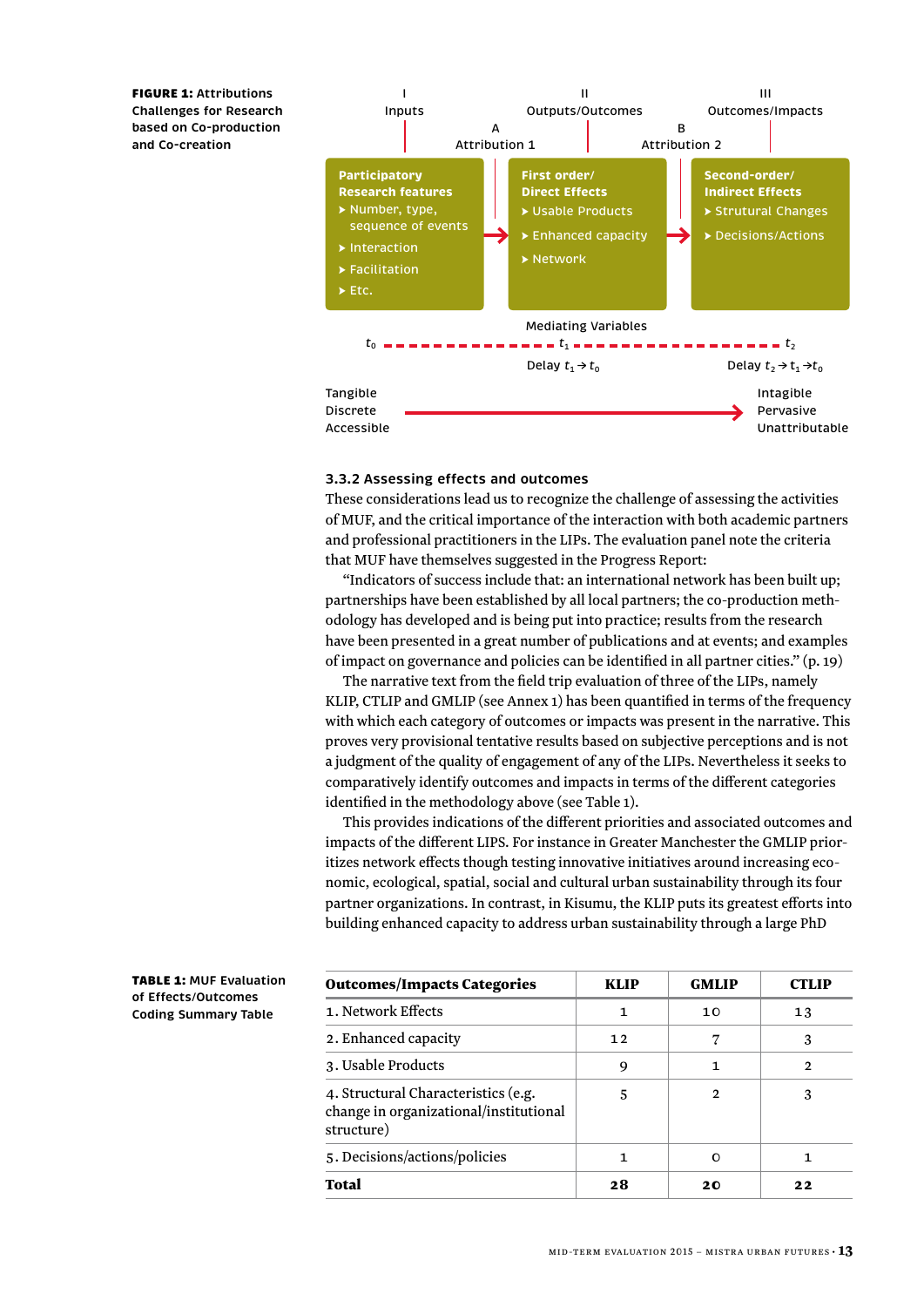programme that involves 23 students, with its themes of Eco-Tourism and Marketing an important means to support this as well as producing useable products. In Cape Town, the CTLIP combine both local co-production through the Knowledge Transfer Programme embedding PhD students in the City Authority along with practitioners embedded for shorter periods in the University of Cape Town, along with its regional African Peer Learning Programme that focuses on building knowledge networks to build durable knowledge institutions.

GOLIP with both a longer history and a far more extensive programme, obviously has a different scale of outputs and impacts. In the case of GOLIP, the entire evaluation panel made a similar – but qualitative assessment – based on interviews with process leaders, coordinators and decision makers in the GOLIP environment. Instead of frequency ratings the terms "Low", "Medium" and "High" were used as 'measures' of the outcomes and impacts.

| <b>Categories</b>                                                                        | <b>Outcomes</b> |
|------------------------------------------------------------------------------------------|-----------------|
| 1. Network Effects                                                                       | High            |
| 2. Enhanced capacity                                                                     | Medium          |
| 3. Usable Products                                                                       | High            |
| 4. Structural Characteristics (e.g. change in<br>organizational/institutional structure) | Medium          |
| 5. Decisions/actions/policies                                                            | High            |

Table 2 indicates that during its comparatively long programme, GOLIP has achieved a high degree of outcomes. This is consistent with the claim of project leaders in the Co-producing Knowledge for Sustainable Cities theme, and with statements in the anthology "Co-producing Knowledge for Sustainable Cities", that outcomes need time for mutual learning and reflection. An important additional outcome identified in all LIPs was that jointly formulated research questions added quality to the co-production of knowledge, as well as producing research results with direct impacts both on political decisions and on products that are applicable in other cities nationally or globally.

An interesting example is the Low-carbon Gothenburg Project, which has been turned into an agreed municipal strategy for the city of Gothenburg, and at the same time is an innovative new approach towards a low-carbon society that could well advance welfare in society. Another such example is the *Divided City* project that demonstrates methods to conceptualize the links between urban form and social polarisation, not only between different neighbourhoods and communities in Gothenburg, but also in the way public spaces are used. These two examples are both key to new project initiatives undertaken in collaboration with other cities, and with other research institutions, including broader research projects such as *Integrated socio-ecological systems*.

Some projects have already produced cutting edge knowledge – and the demand to understand and use those results is proven (e.g., low carbon transition, how urban space can contribute to less segregation). These research projects built on co-designed research questions from specific local constraints and result in methods that can provide tools and planning methods, or inspire productive approaches in other local contexts. This illustrates how the global agenda benefits from questions arising and explored at the local level, with the LIP model a very powerful mechanism to deliver this.

Turning to the national and global impact of MUF achievements to date, first and foremost it is important to emphasise both the theoretical cutting-edge methodology of co-production as well as the increased practical 'on the ground' understanding of processes that require time, the building of trust, and the development of

#### TABLE 2: **GOLIP Outcomes/Impacts**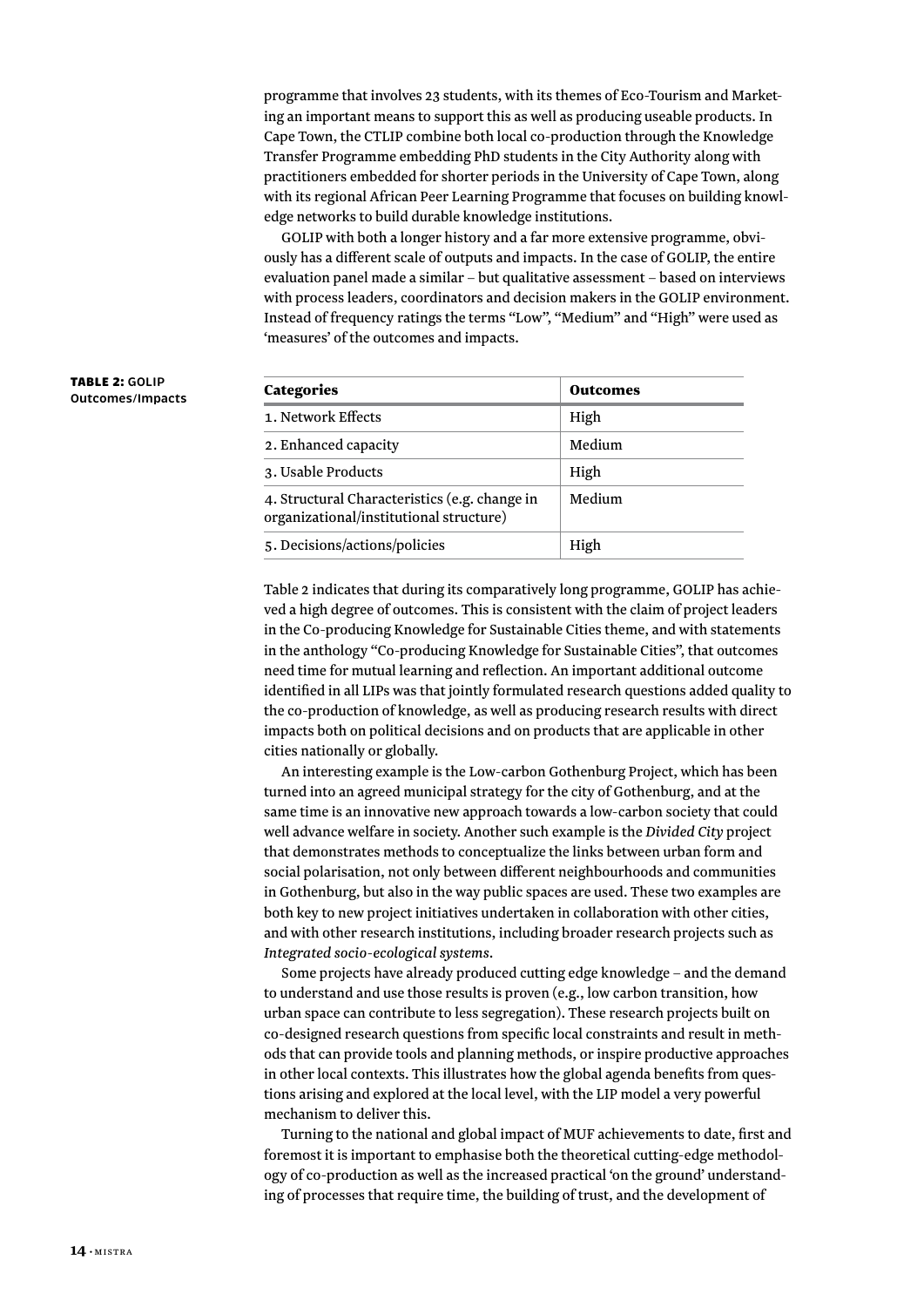<span id="page-16-0"></span>new institutional forms and structures. The unique contribution of MUF is an outcome of the long-term MUF support that has provided sufficient time for the testing of a diversity of approaches and projects. This contribution means that the concept itself has an exceptional potential to influence strategies for sustainable urban development.

## **3.4** Assessing `Excellence´ in Science

The central focus of Mistra Urban Futures on a model of co-production means that an assessment of the extent to which research outputs meet the criteria of `excellence in science´ needs to be based on an expanded notion of what this means in this particular context. The *MUF Progress Report* states that "knowledge that can contribute to creating sustainable cities… has to be created or collected in dialogue and cooperation between different users and interest groups" (p35), which has important implications in terms of the criteria for its evaluation that differ from top-down or `expert-led´ research and dissemination of findings. While this model of co-production (Figure 2) makes it explicit that the outputs are likely to challenge conventional views of `excellence in science´, and need to be assessed according to a different set of criteria, nevertheless even this model requires further elaboration.**<sup>4</sup>**



This analysis is very consistent with a growing recognition of the need for alternative methods of assessing research excellence from both an academic and a policy perspective**<sup>5</sup>**.

The following sections provide a brief overview of the excellence of *Mistra Urban Futures* research products according to both a 'narrow' and an 'expanded' interpretation of scientific excellence.

#### 3.4.1 **Assessment of scientific publications**

The bibliometric study undertaken in December 2014 identified nearly 400 publications that have been produced since the start of *Mistra Urban Futures*. Discussions with the Local Interaction Platforms indicated a more subtle distinction between knowledge products that drew in full on work undertaken as part of *Mistra Urban Futures*, and those that are associated more broadly with the intellectual agenda promoted by the programme or produced under the aegis of its support.

A fuller examination of the former shows some work that meets traditional measures of scientific excellence, such as publication by reputable academic publishers or in highly regarded peer-reviewed journals. One outstanding example is the edited book on *Co-producing Knowledge for Sustainable Cities***<sup>6</sup>**, published by

**<sup>4</sup>** MUF Progress Report, Figure 5, p39.

**<sup>5</sup>** For instance, the 2014 *Research Excellence Framework* applied to United Kingdom Universities explicitly incorporated "impact" as one of the key components of research excellence, defined as "social, economic or cultural impact or benefit beyond academia" (See http:/www.ref.ac.uk/pubs/2011-01/)5, while a guidance note prepared for the UK's Department for International Development highlights that although "journal ranking systems can provide an indicative, though contested, proxy guide to the scrutiny with which an academic study has been subjected prior to publication… not all well-designed and robustly applied research is to be found in peer-reviewed journals and not all studies in peer-reviewed journals are of high quality" (see Department for International Development (DFID) (2014) *Assessing the Strength of Evidence:* How – To Note, Internal Publication)

**<sup>6</sup>** Polk M (ed) (2015). *Co-producing Knowledge for Sustainable Cities*. London and New York, Routledge.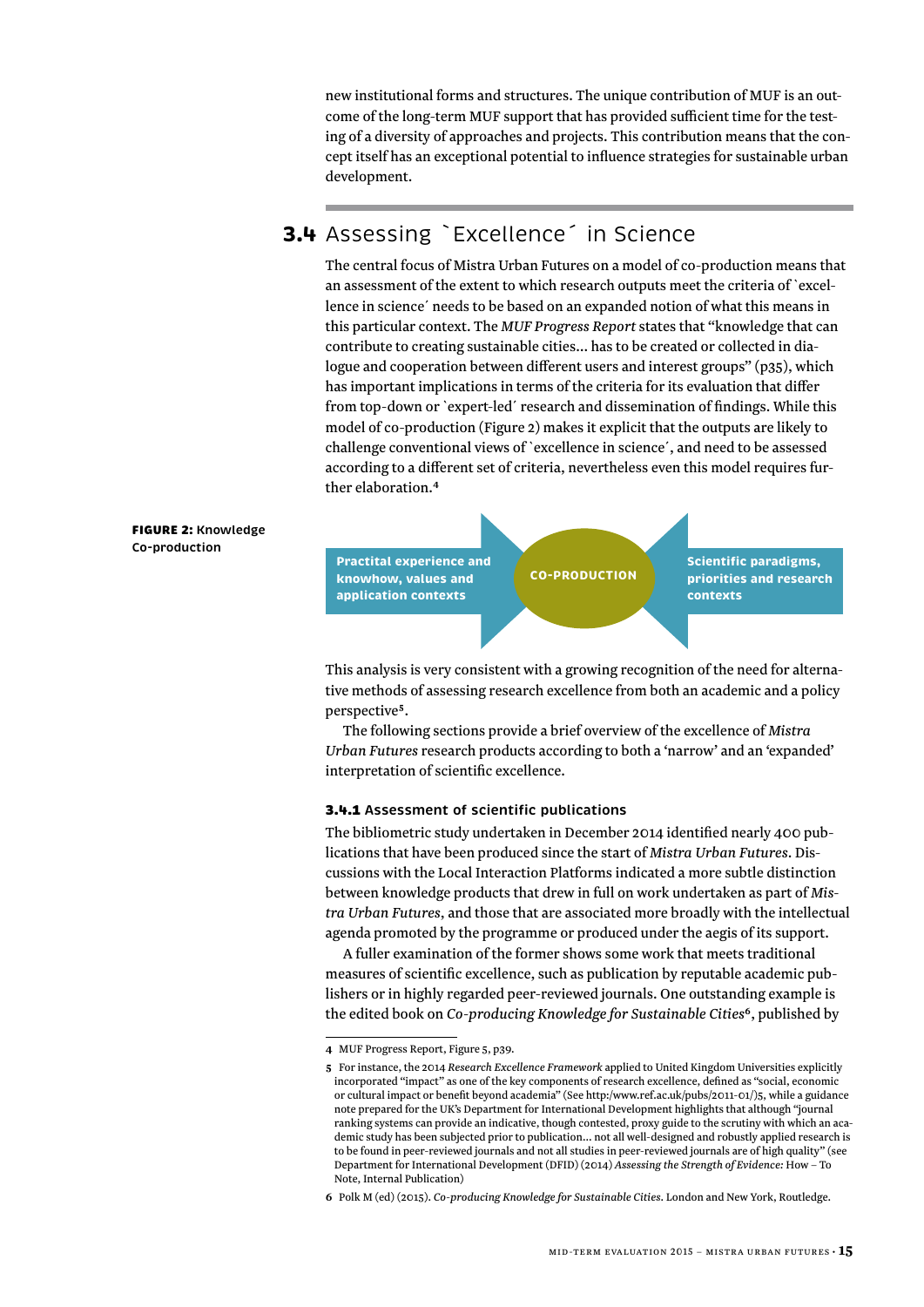<span id="page-17-0"></span>Routledge, in which many of the contributions came from MUF-supported LIPs, as well as benefiting from editing support. The authors include many individuals closely associated with MUF (including members of the Board), the contributions engage with the four cities in which MUF has been most active, and the conceptual chapters provide a strong justification of the co-production approach and an assessment of the hindrances and success stories that have arisen thus far. Publication in the *Routledge Research in Sustainable Urbanism* series is a strong indication of the scientific value of this work, as is the forthcoming publication by Routledge of *Cities and the Knowledge Economy: promises, politics and potentials***<sup>7</sup>** which comes out of the Greater Manchester LIP.

There is also an emerging body of peer-reviewed papers published in highly regarded scientific journals. For instance, papers from the Gothenburg LIP have been published in *Ambio* (impact factor 2.97), *Sustainability Science* (3.37) and *Ecological Economics* (4.00); while those from the Greater Manchester LIP are being included in a Special Edition of *Urban Studies* (1.33), with others are in preparation for high impact journals such as the *International of Urban and Regional Research* (1.63) and *Environment and Planning A* (1.69). Papers from the Cape Town LIP have been published in *International Development Planning Review* (impact factor 0.65) and *Environment and Planning C* (impact factor 1.46), while several others have been published in *Local Environment*, which despite having a relatively low impact factor (0.58) is widely distributed and is produced in association with ICLEI (hence indicating its relevance to the global urban sustainability community). Others have been published in South African journals, which indicates their prioritization of relevance to that context, rather than conforming to international models of academic excellence. It is promising to see the range of publications that are beginning to arise from the Kisumu LIP, although the range of outlets for these could be broader, and this may be one area which could be supported by cross-LIP collaboration.

However, as indicated above and as recognised in the *MUF Progress Report*, it is difficult to draw firm bibliometric conclusions at this point in time. There is a long lag-time between research and publication in peer-reviewed journals, and a further lag before figures on the citations of particular products can be used effectively (for example, citation figures on *Co-producing Knowledge for Sustainable Cities* are not yet available). Moreover, because of longstanding academic practice, high impact factor journals often have a narrower disciplinary focus – which makes it challenging for area-based or transdisciplinary work to be accepted for this type of publication. Given this situation, the range of publications produced thus far, and the types of outlets in which they have been published indicates an overall high standard of work.

#### 3.4.2 **An expanded view of `scientific excellence´**

Rather than eroding the importance of traditional measures of research excellence (such as rigour and reliability), an expanded view of scientific excellence suggests that this should be just one of a set of measures to be applied. For instance, International Institute for Environment and Development's (IIED) criteria, specifically developed for policy-relevant research on sustainable development, would indicate that much of the research produced through *Mistra Urban Futures* can be judged as excellent.**<sup>8</sup>** If measured according to this expanded definition, in all four LIPs, the

**<sup>7</sup>** May, T. & Perry, B. (2015) *Cities and the Knowledge Economy: Promises, Politics and Potentials*. London: Routledge.

**<sup>8</sup>** IIED propose that excellent research should also: require meaningful engagement with a community of knowledge and practice (including an appropriate review process); provide benefits to communities involved in the research and who will be affected by its outcomes throughout the whole process (including the formulation of research questions, the deployment of methodologies, and the uptake of findings); and be communicated in appropriate ways to the right people who can use it to act effectively. (See International Institute for Environment and Development (IIED) (2012). Towards Excellence: Towards excellence: policy and action research for sustainable development. [http://pubs.iied.org/G03432.html])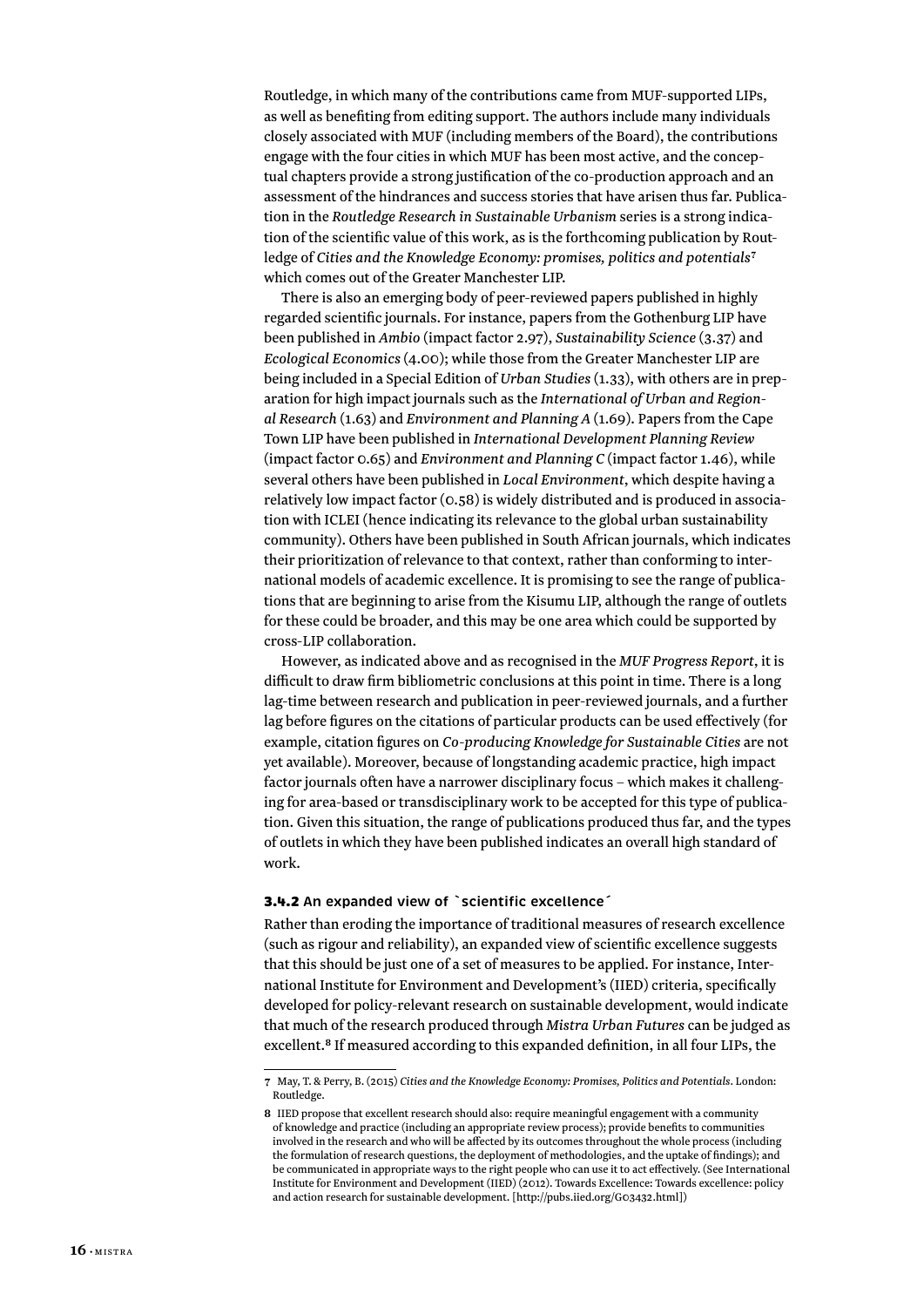<span id="page-18-0"></span>process of co-production or co-creation is one of the highest forms of meaningful engagement taking place across different communities of practice. This is highly evident in the Cape Town LIP, where city practitioners chose to co-author articles with academics – a highly unusual and extremely valuable process. In Gothenburg, city officials and academics alike repeatedly stressed the ways in which *Mistra Urban Futures* had enabled this type of meaningful engagement that has produced a range of intangible and tangible benefits in the process of policy formulation. The channels for communicating work within cities seem to be effective, although perhaps more could be done on communicating these findings more widely. One issue that could be further explored would be a MUF policy (and funding to support) to make scientific articles 'open access' so that these are available to a wider audience, including both policy makers and the general public who do not have access to academic libraries.

#### 3.4.3 **Conclusion**

Many of the knowledge products arising from *Mistra Urban Futures* are of a high standard. However, it should be borne in mind that – as shown repeatedly in this report – the unique and most valuable contribution of *Mistra Urban Futures* is the development and application of the principles of co-production and co-creation. The outcomes and impact of co-production in the scientific process are just beginning to be demonstrated, but show considerable promise for the remaining period of the programme.

## **3.5** Organization, Management and Governance

In the start-up phase of MUF, organisational and leadership challenges were described in the Start-up Review of 2011 (see Annex 5). Simply put, adequate administrative and management competences were clearly identified as missing, resulting in challenges relating to budget management, contracts and funding.

During this evaluation, it is evident that the MUF Board, together with the Secretariat, has now put into place a well-functioning organisation and even succeeded in reducing the size of the administrative part of Secretariat. Adequate contracts are in place with the LIPS and there is a sense of satisfaction from the LIPs with the current Secretariat combined with confidence that work is ongoing to resolve the challenges identified in 2011 and their legacy, particularly the cumbersome nature of the annual financial and project reporting procedures.

However, there remain some issues that in our opinion have the potential to undermine the central uniqueness of MUF named earlier on as the concept of cocreation in action at the level of the LIPS. Co-creation is very much dependent on a relationship built on mutual respect and careful listening. In the light of this, there has been evidence, such as recurring disparity of opinions, that the dialogue between the LIPS and the Secretariat could be improved.

#### 3.5.1 **Planning and evolution of quality control**

Improvements in planning and quality control are well described in the Progress Report, particular the criteria for starting a new project (see below) and use of QME (Quality Management and Evaluation). These engender confidence in the future development of MUF projects.

Criteria for new projects from Progress report p 97

- ► Support the strategic/operational goals at the Centre.
- ► Be backed by one/two or more of Consortium or Associated partners.
- ► Capture needs and knowledge around a specific urban problem seen from practice, industry and research.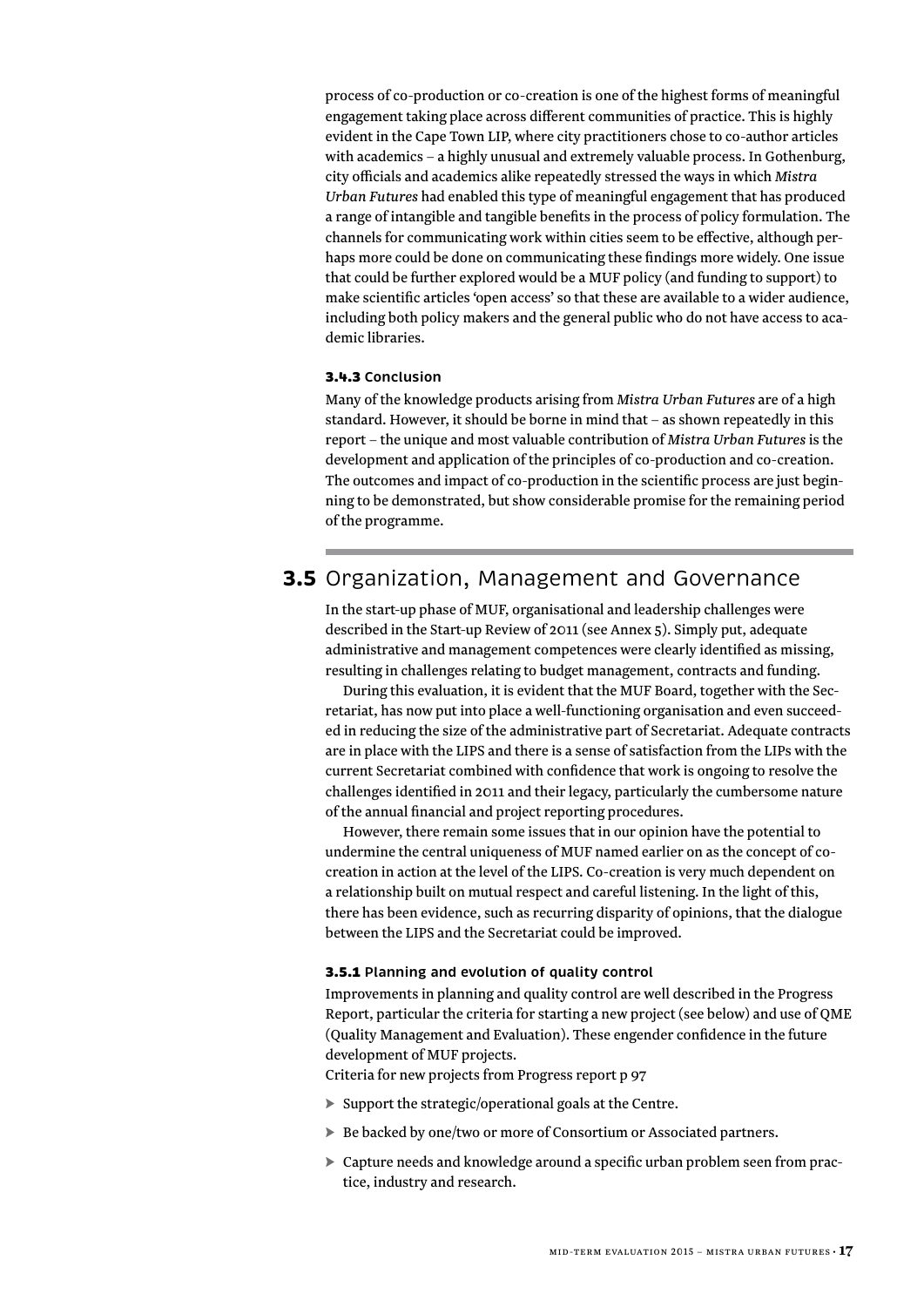- <span id="page-19-0"></span>► Be based on in-depth collaboration between involved stakeholders.
- ► Have clearly identified recipients within practice and research.
- ► Produce usable and implementable results.
- ► Be transferable to different urban development contexts.
- $\triangleright$  Show a potential for up-scaling.

#### 3.5.2 **The Communication Function**

The evaluation panel have identified that the role of communication and engagement is an essential integral part of MUF's potential for success, particularly in relation to maintaining the structure of the distributed organisation and relating this to external communities. The very nature of co-creation, both in the projects, in the LIPS and in MUF as a whole, envisions communications and engagement as an integral part of project design and implementation.

To date it is apparent that that much of the very excellent work of MUF is not well known either in Sweden or internationally, particularly in relation to the unique approach to co-production or co-creation. In searching for the underlying reason for this, it appears that both the investment and structure of the communication function within MUF has been inadequate and possibly over-reliant on traditional media and science communication practices; for instance there are fewer than 900 followers of the MUF Twitter account, which is very low in contrast to comparable organisations. This seeming underinvestment in communications within the Secretariat has limited the potential for broader recognition of MUF in the academic and professional practitioner communities within urban sustainability, with implications for the distributed internal relationships and sense of unity too.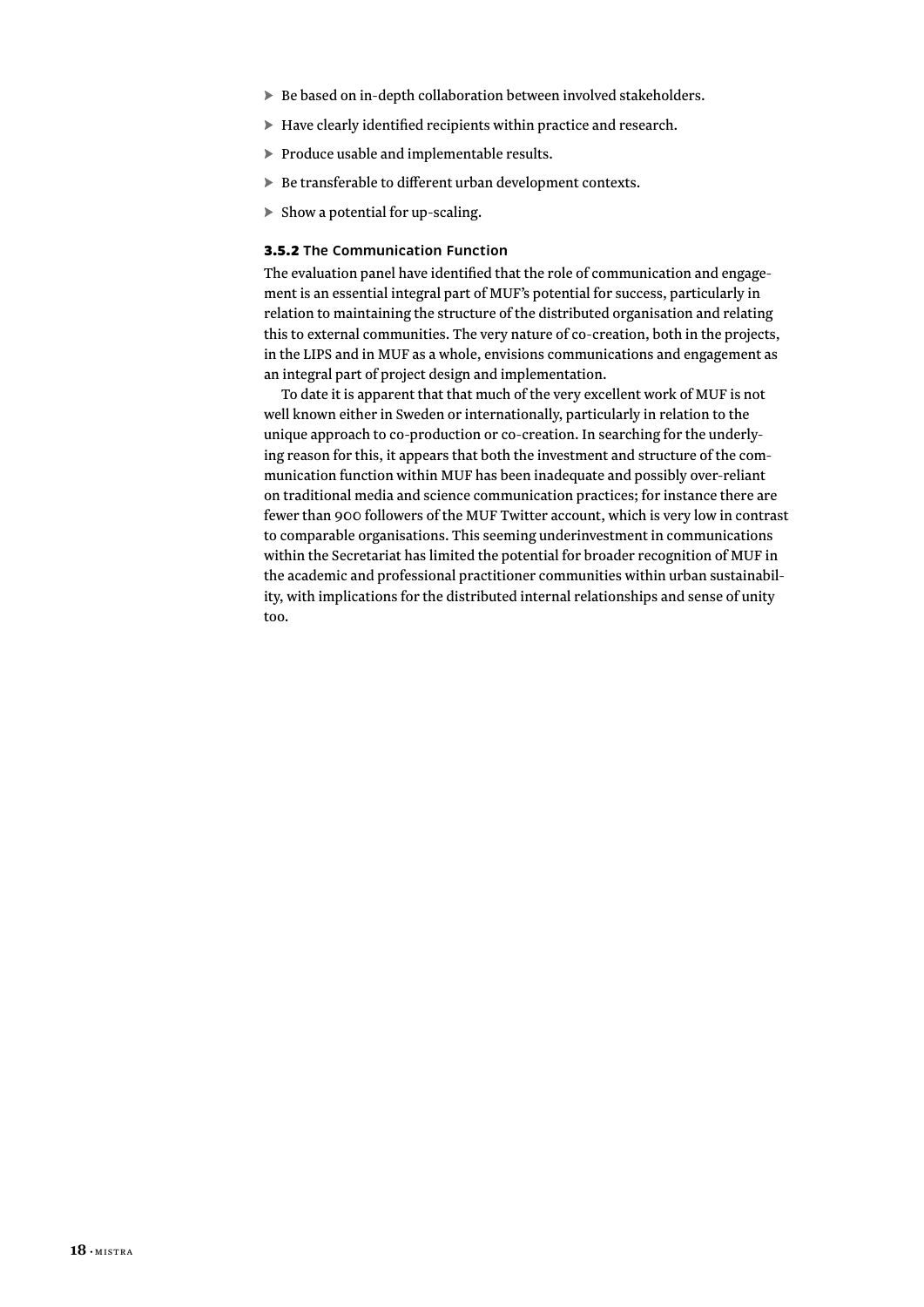## <span id="page-20-0"></span>**4** Review of Strategic Plan and Future Recommendations

The Mistra Urban Futures Strategic Plan for 2016–2019 describes research and communication strategies to achieve a shift from Phase 1 to Phase 2 that includes plans to increase the number of LIPs and partnerships within Sweden and abroad, engage proactively in strategic global initiatives to leverage influence towards objectives, such as the Sustainable Development Goals and undertake systematic and deliberative comparative research on linked projects in different LIPs. There is a proposal to shift the three core attributes of sustainable cities identified by Mistra Urban Futures from Fair, Green and Dense to Fair, Green and Accessible in Phase 2, with these used to visualise four principal dimensions of sustainability: social, cultural, economic and ecological.

Phase 2 proposes two strategic objectives and five knowledge themes to provide the framework for the individual LIPs and other partners, with some flexibility to match local circumstances.

The objectives are to:

- ► Deliver evidence-based outcomes that address the challenges facing cities, and which make a difference in practice.
- ► Diversify the Centre's research base and forge strategic partnerships with selected international organisations.

The knowledge themes are:

- ► Sustainable spatial urbanisation and urban qualities.
- ► Urban social sustainability.
- ► Integration of economic, social and ecological systems.
- ► Sustainable urban lifestyles.
- ► Enterprise-driven

Mistra Urban Future's flagship methodology co-production of knowledge will be refined and developed further as 'co-creation' during Phase 2 (to include co-design, co-production and co-implementation) although not as a core research theme.

The bridging from Phase 1 to Phase 2 is planned in three different ways:

- ► Deepening of existing core themes and critical issues, such as urban governance, urban ecology and resilient creative communities.
- ► Developing and adding value of existing projects through comparison with other LIPs and partners. Examples include digital tools and community-based development.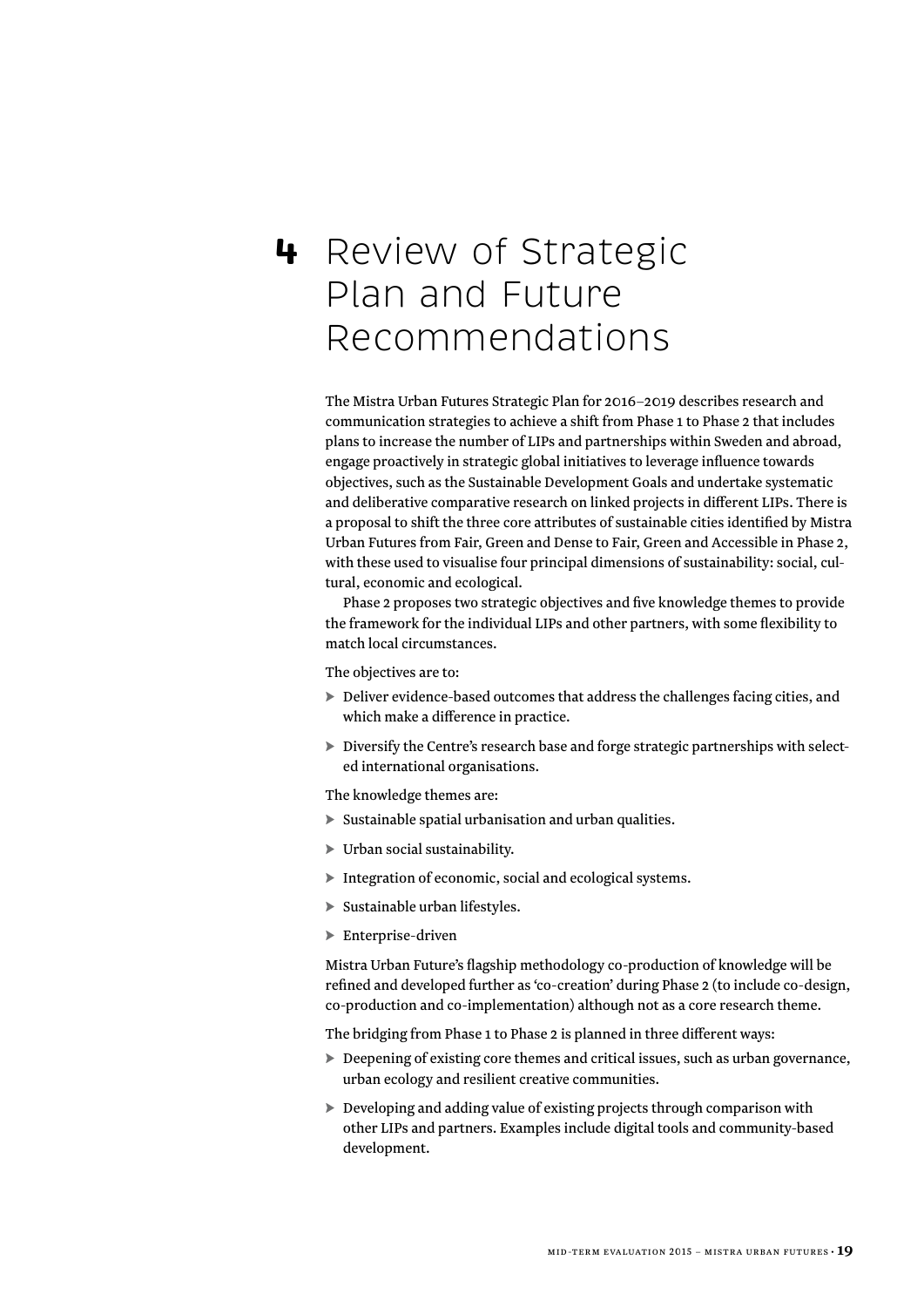<span id="page-21-0"></span>► Extending existing work in new directions and external funding to a larger degree, including e.g. the research on urban poverty.

The Strategic Plan states the need to increase the international reach and scale of activity through increasing partnerships in Sweden and on continents where MUF currently has no presence, some of which may become full LIPs and others partners for particular research themes, and through a much more active engagement in international urban sustainability research and policy programs, such as the UN Sustainable Development Goals process. The plan is for MUF architecture to evolve to resemble a web rather than a hub and spoke structure. During 2014–2015, some initial steps have been taken, most notably participation in the Urban Sustainable Development Goal (USDG) campaign and the related undertaking of a separately funded pilot project as well as involvement in the Habitat III process into 2016.

A communication and outreach strategy has been developed for Phase 2, including priorities and guidelines that emphasises the role of communication and outreach with a focus on dialogue, interaction and engagement with stakeholders, partners and other collaborators. Operational processes will be streamlined and procedures simplified. Overall turnover of an expanded MUF is expected to increase from an average of MSEK 60 per year to MSEK 100 per year during Phase 2.

### **4.2** Narratives from the LIPs

Annex I contains a report based on the visit by Caroline Moser to three of the MUF LIPs: Kisumu LIP, Capetown LIP and Greater Manchester LIP. This report presents a synthesis of responses to a specific set of open-ended questions relating to the *MUF Strategic Plan and next stages: 2016-2019*, consistently asked to the LIP Directors in Cape Town, Kisumu and Greater Manchester, as well as a diversity of colleagues while undertaking the fieldwork evaluation trips to the LIPs (see Annex 1 for details). In the case of GOLIP the panel asked similar questions in some sessions with researchers and officials. While all LIPs are highly committed to the next stages of the MUF, both the essential next phases on existing programmes as well as new initiatives relating to the new context, at the same time the LIPs share a high level of consensus with regard to concerns about a number of issues identified in the MUF Strategic Plan.

The Strategic Plan calls for a shift in conceptualization and associated terminology, from 'co-production' to 'co-creation'. With the exception of GOLIP, the other LIPS expressed an unwillingness to adopt the term co-creation, with the underlying reasons having to do with the fact that the term co-production now has achieved considerable traction in the partner organizations, as well as the view that that this was seen to be a top-down decision taken without participatory consultation with the LIPs. In the GOLIP the term 'co-creation' has already been adopted, identified as providing a deeper understanding of how *research questions* are expressed and formulated in a common process. But even here there is some scepticism with the term co-implementation, as implementing outcomes in the academy is very different from implementing outcomes that make 'changes on the ground'.

The Strategic Plan sets out a new agenda including a new global international focus. Who has decided the new agenda was a common question, particularly as co-production means demand-driven partnerships decided collaboratively, which work against top-down academy-driven research agendas. LIP reactions outside Sweden included issues of institutional respect, and a need for confidence in the institutional culture and leadership within each LIP. The main recommendation was for a lean secretariat with the capacity to assist with scientific oversight, but with the LIPs implementing the programmes. This issue was seen as presenting a fork in the road between a focus on the international policy community and building local sustainability.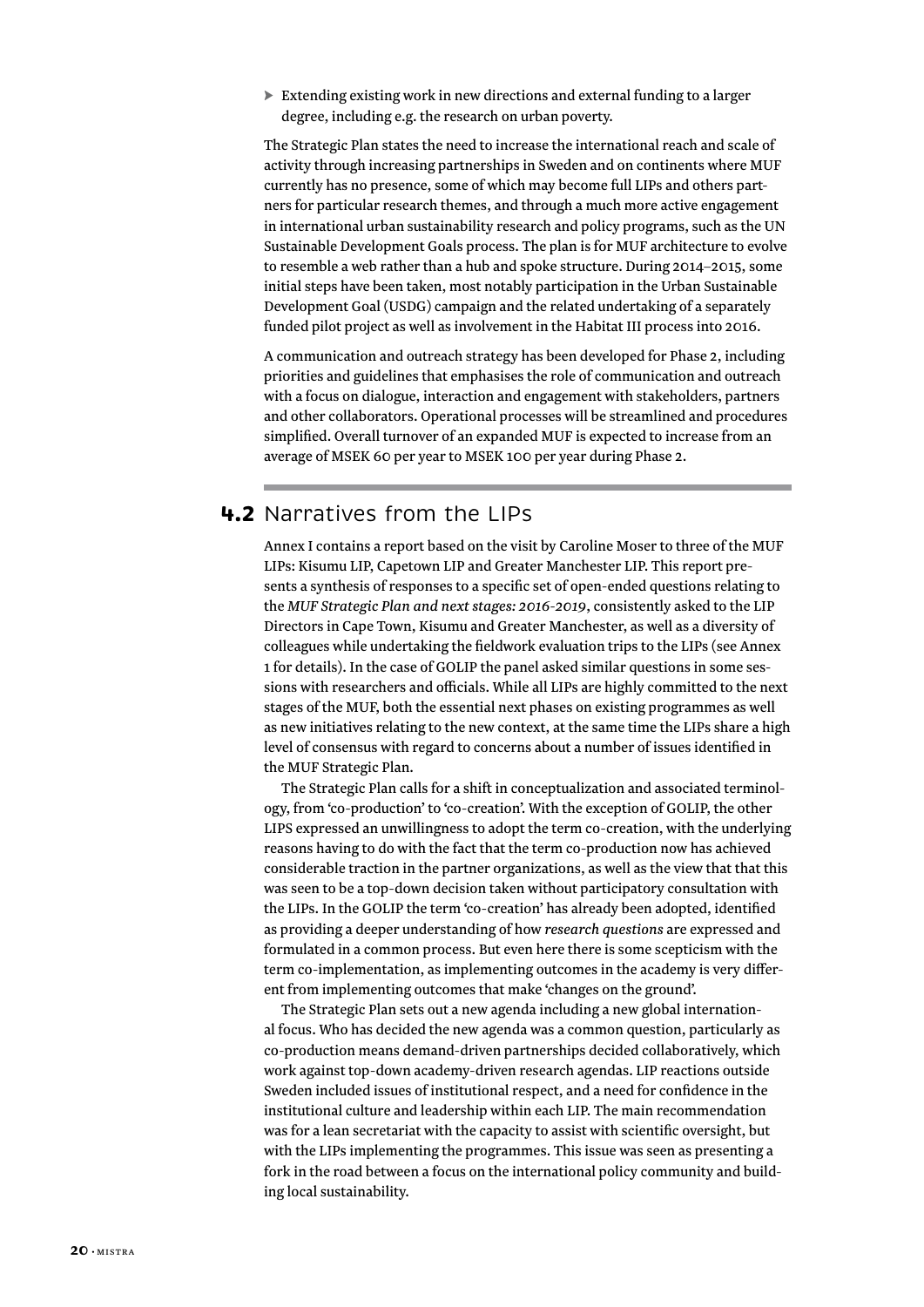In the case of GOLIP, the panel finds that the secretariat's central role and its position within the GOLIP overlap in an unclear way. While the Gothenburg Consortium has a well-elaborated local task, it has also expressed the ambition to be a leading international centre for urban research and advice. There are processes in the GOLIP projects to collaborate more strongly with other LIP projects and to a certain extent to scale up projects including other research institutions in Stockholm and Malmö/Lund. Some GOLIP projects are strong enough to be directly of interest on the global scene, with international comparisons and peer-reviewed testing presented on the international scene as well as in local workshops to make change happen.

The SDG initiative was an example that Some LIP directors mentioned; though it was not included in the questions asked as it falls outside the Progress Report. However, some LIP members felt this was a top-down initiative from the secretariat. Since there was no local participation in the decision to take this on, there was very little buy-in, and the LIP directors had sub-contracted this work to outside consultants, as it did not fit within their already overstretched work plans. In the case of CTPLIP, partners in City Authority were very antagonistic about such a remit being thrust on them.

Some LIPs were concerned about the financial implications of new agendas; if MUF want to take on new LIPs as well as an ambitious international agenda, then even if financial resources increase (itself an uncertain prospect), the funding provided to LIPs may fall. The pie will certainly be cut differently and LIPs view this with great concern as they move into the consolidation stage of their programmes.

While there may have been post-hoc justification for the initial choice of MUF cities, there are important context-specific, political, economic and social justifications for the continuation of programmes in all four:

- ► KLIP's priority it to strengthen its position as an urban knowledge and learning centre.
- ► CTLIP recognizes that Cape Town is at a critical conjuncture in terms of not only racial inequality and space, but also racial inequality and education and that it needs to identify new co-production partners to address issues of racial transformation in the built environment.
- ► The GMLIP partners, as already celebrated in the Strategic Plan, see themselves as positioned to play an important role in the upcoming devolution of government in Greater Manchester.
- ► The GOLIP has expressed its aim to go on being the base for further co-created projects with local and regional partners, identifying new projects and cofinancing them. A process of future expansion of the partnerships outside the region to build a sustainable 'post-Mistra' after 2019 was expressed.

All the LIPs recognise the importance of collaboration between the LIPs, but point to the constraints relating to the specificities of context. One basic challenge concerns the differences in priorities between North and South; while the North is retrofitting and looking for new sites for new innovations, the South is focused on the basic task of building cities and at the same time avoiding 'Northern mistakes'. Much of the success of co-production is embedded in particular place. Some of the LIPs argue that setting up collaborative projects must include local partners, but also with better mechanisms to work across different cultures. In fact, co-production collaborations based on mutual intellectual substance are already occurring bottom-up, such as CTLIP's collaborative co-production with Kisumu on food security and the GMLIP introduction to GOLIP for Marie Curie Funding.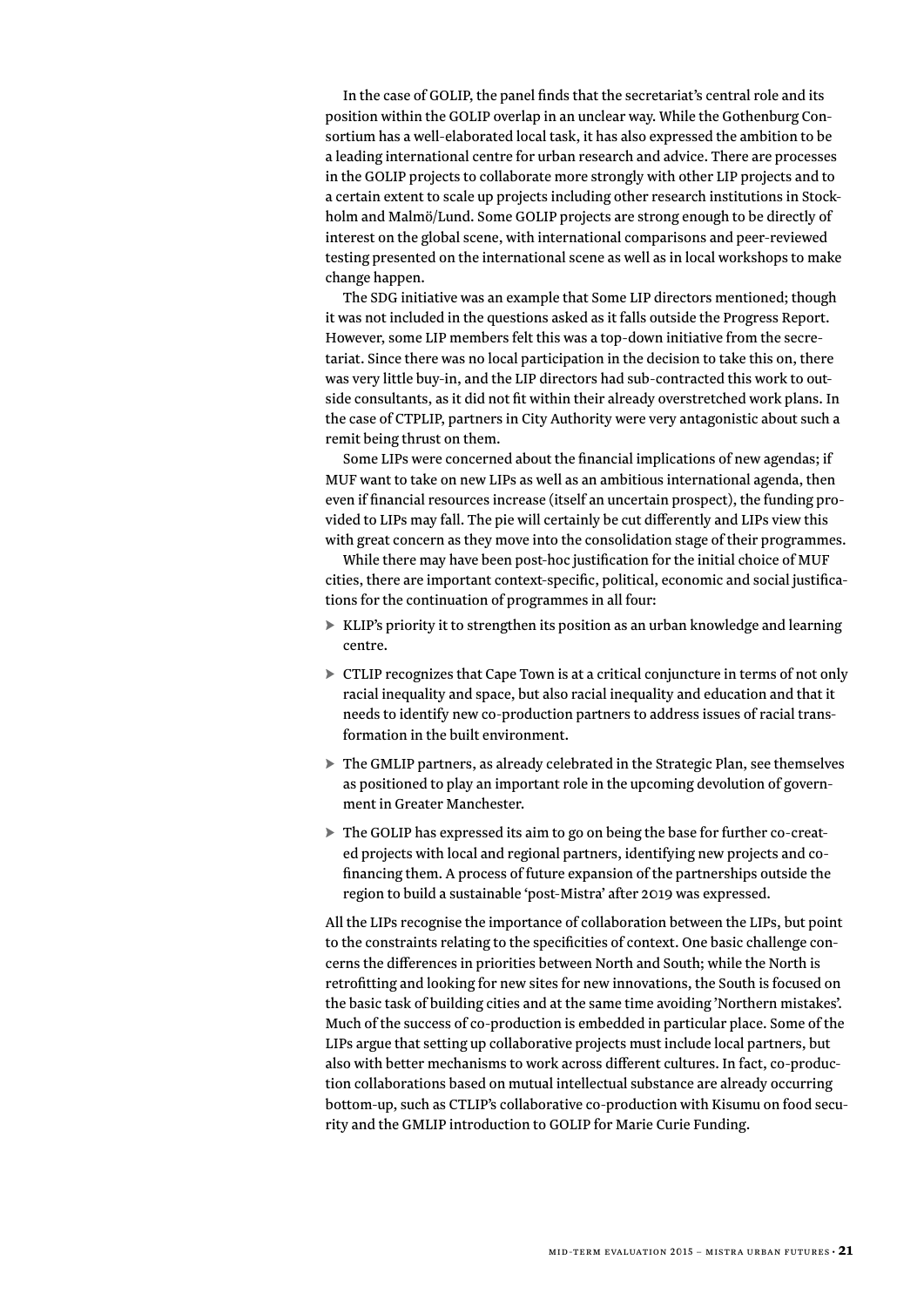### <span id="page-23-0"></span>**4.3** The vision: building on success

Based on the in-depth engagement with key documents from Mistra Urban Futures (particularly the *Progress Report 2010-2014* and the *Strategic Plan 2016-19*, *Annexes 7 and 8*), and detailed discussions with a range of stakeholders in Gothenburg, Kisumu, Cape Town and Greater Manchester, The evaluation panel concludes that based on its proposed plans, Mistra Urban Futures will play a critical global role in supporting and implementing the vision of fairer, greener and more accessible cities. The recommendations made in this section of the evaluation report should therefore be seen as supplementing and strengthening both the vision of Mistra Urban Futures, and identifying the specific strategies that will be necessary to achieve this.**<sup>9</sup>**



Figure 3 is the proposed model for the next stage of MUF. The review panel build on this with Figure 4 which shows the **internal logic** for understanding the key elements of the mission that explicitly incorporates the concept of co-creation, the centrality of urban sustainability, and the importance of the LIPs. Figure 4 (elaborated on in Section 3.4) in turn identifies some of the key **processes** that are necessary to support the achievement of this vision.

**<sup>9</sup>** Figure 1.1 (p15) in *Mistra Urban Futures Strategic Plan*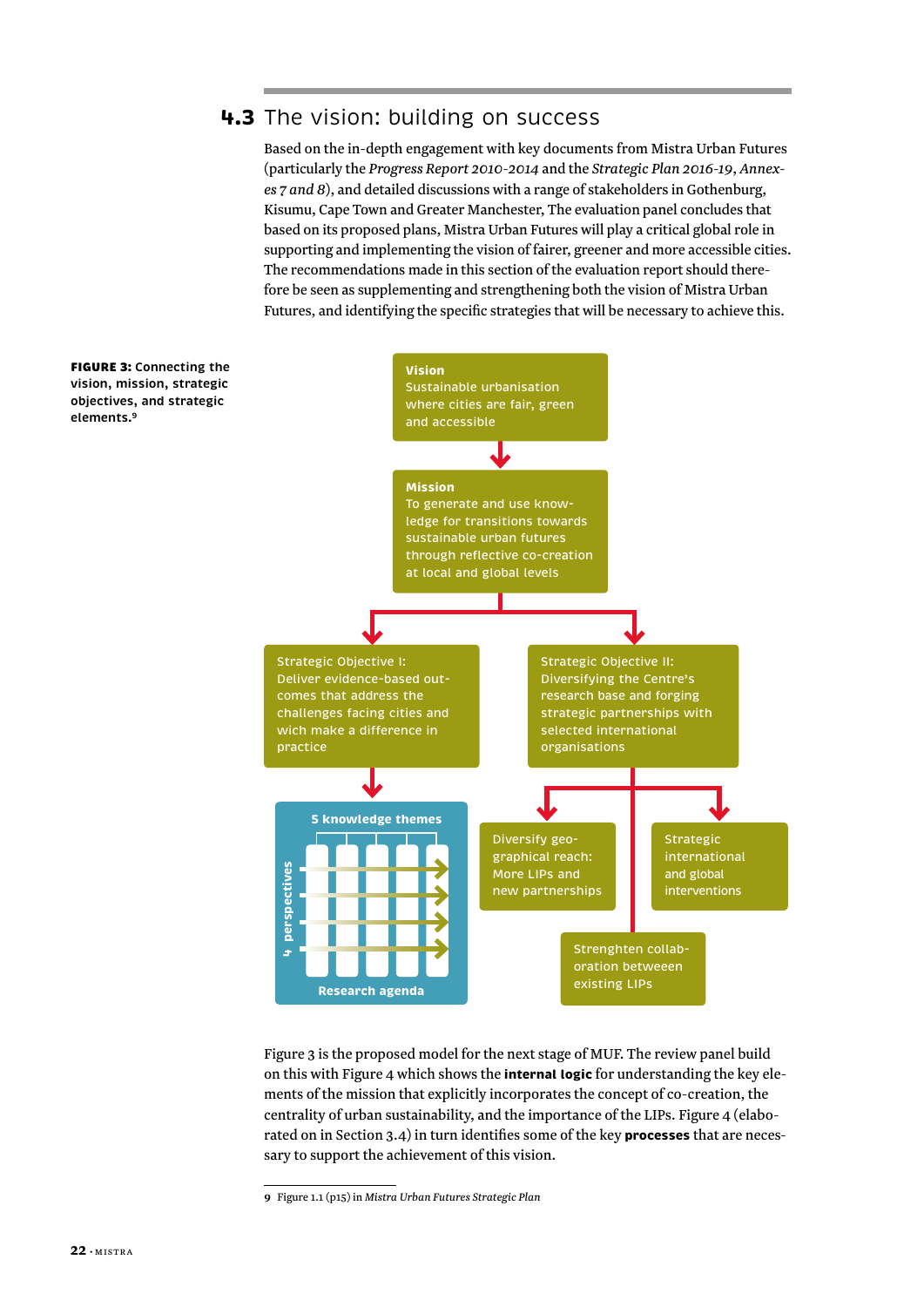FIGURE 4: **A model for understanding the Mistra Urban Futures vision**

**Mission** To generate and use knowledge for transitions towards sustainable urban futures through co-creation at local and global levels



The following four key elements of the framework, shown in Figure 4, are:

#### i) **Applying co-creation in practice**

The evaluation panel concluded that the application of a co-production approach was the single most significant contribution of Mistra Urban Futures during the period 2010-14: both as a methodology used locally, and as a major contribution to the understanding of ways to achieve more fair, green and accessible cities in an urbanising world. Although the terminology of co-creation remains contested in the LIPs, there is substantial commitment to the principles underlying this (codesign, co-production, and co-implementation) (see Figure 5).

In the last five years, substantial achievements have been made in this area – but much more can be done. The panel recommends retaining a substantial and explicit commitment to making co-production / co-creation a central element of Mistra Urban Futures as one way in which the programme can continue to make a substantial and globally relevant contribution to the discourse and practice of sustainable urban development. This speaks explicitly to Strategic Objective I of the Strategic Plan – delivering evidence-based outcomes that address the challenges facing cities, and which make a difference in practice – which can only be done through sustained in-city engagements. We note in passing that the Stockholm Resilience Centre has approached MUF explicitly because it believes it is lacking a co-creation capability, and that MUF is the best place to obtain this. Representatives from the SRC told us that they were told by other colleagues that MUF was "the place to go" to get this expertise.



**<sup>10</sup>** Figure 2.1 (p25) in *Mistra Urban Futures Strategic Plan*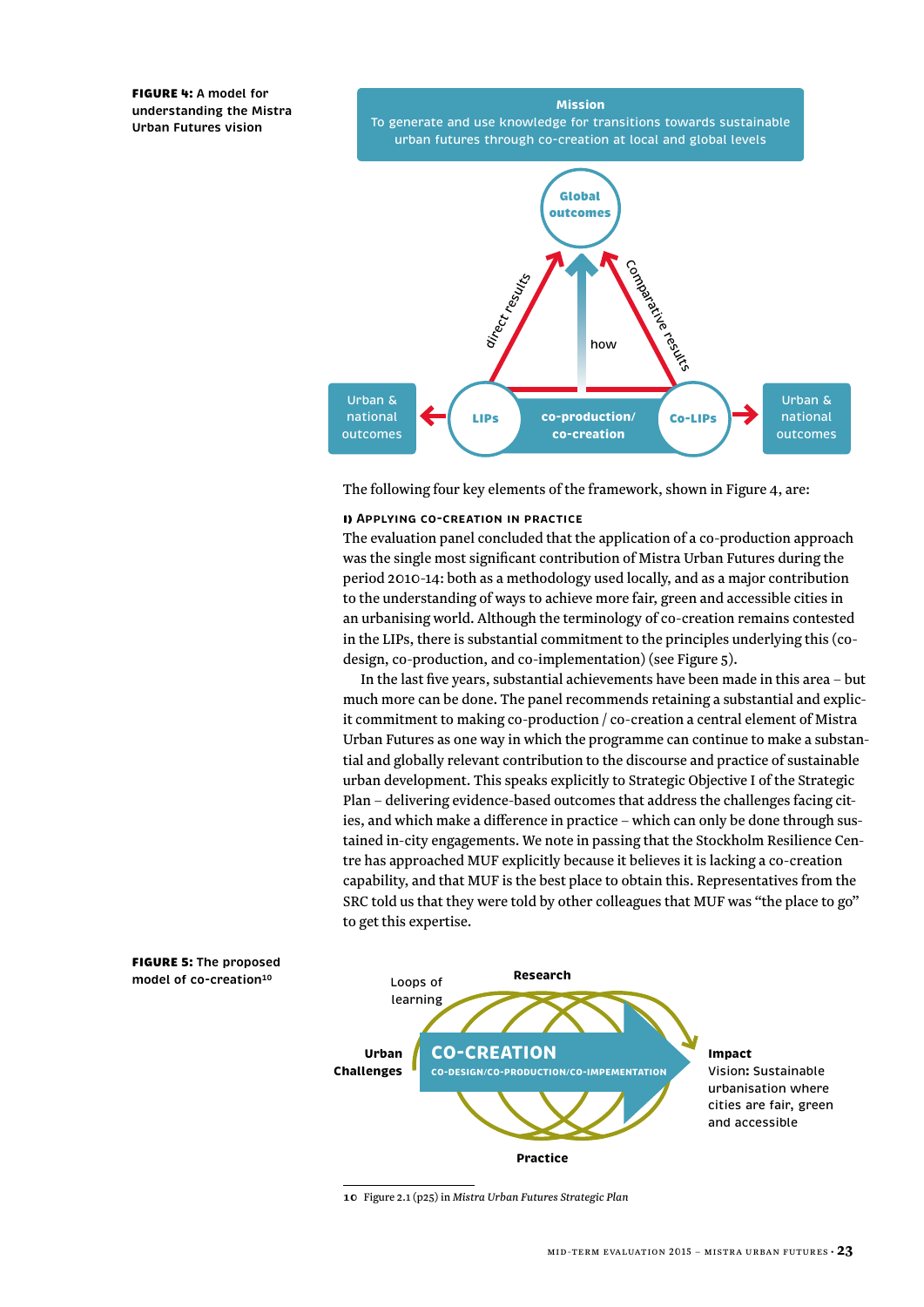The WISE project in Gothenburg shows an extraordinary example of how a process based on co-production has made significant changes, and its recent international recognition demonstrates how a solid and rooted process may represent the best way to achieve global influence.

#### ii) **Rooting co-creation in the LIPs**

The evaluation shows that the LIPs have begun to demonstrate innovative and impressive ways to move towards more sustainable urban development, and that this is beginning to be recognised globally. For this process to continue – with the result of them becoming hubs of excellence by the end of the next five year period – the panel recommends that the LIPs remain at the heart of MUF, providing practical examples of how to do this. Ensuring the LIPs remain at the core of the MUF strategy, and ensuring that the results from the LIPs are linked with global processes in an appropriate way, undoubtedly will therefore to be one of the keystones of the next phase of MUF work. This will require continued attention being paid to ensuring clarity of communications between the secretariat and LIPs, and a high level of respect in interactions.

#### iii) **Cross LIP collaboration and evaluation around coherence of new themes and perspectives**

At the same time, the unique nature of MUF provides opportunities for new collaborations and the development of comparative perspectives. All of the LIPs recognise the importance of collaboration; indeed there are already examples of bottom-up collaborative initiatives. This includes joint work between Cape Town and Kisumu on food security, and Greater Manchester advising Gothenburg on Marie Curie funding. The panel, therefore, recommends that the relationship between LIPs in the development of these collaborative ideas fully embrace the principles of co-creation, including co-design that genuinely involves local partners.

At the same time, the panel advises caution in relation to the creation of new LIPs. Given the length of time taken to establish a common vision and approach, and the inevitable constraints, particularly in relation to the capacities of the secretariat to engage with LIPs, the panel recommends prioritising the sub-objective of strengthening collaboration between existing LIPs over the suggestion to create more new LIPs.

#### iv) **Global agenda for sustainable cities**

The evaluation panel recognise the desire from the Mistra Urban Futures secretariat and board to enhance the global reach and reputation of the programme. As indicated above, the panel feels strongly that the approach and findings of MUF are globally significant, and agree that they should be recognised as such. However, the panel's recommendation in relation to contributing to this global agenda is that – as far as possible – this engagement should be rooted in the principles of coproduction and co-creation, and should be a bottom-up process determined by LIP and cross-LIP priorities. This is a response to the strategic objective on "strategic international and global interventions" which recommends a particular approach to this, which is driven from practice, rather than from international agendas.

The panel therefore recommends that the MUF secretariat should engage with global agendas by prioritising translating, scaling up, and making LIP and cross-LIP findings relevant and applicable (including, but not limited to, the Sustainable Development Goals, a post-2015 climate agenda, and Habitat III) – rather than applying priorities from global processes to the work that is being done locally in the LIPs. One element of this will require strengthening the means of communications and engagement, including increasing the visibility of outputs through social media and other means.

There are already sound examples demonstrating how excellent work in the LIPs has demonstrated new 'bottom-up' co-creation ways of doing things – and that this innovation is recognised on its own terms. For example, the WISE project in Goth-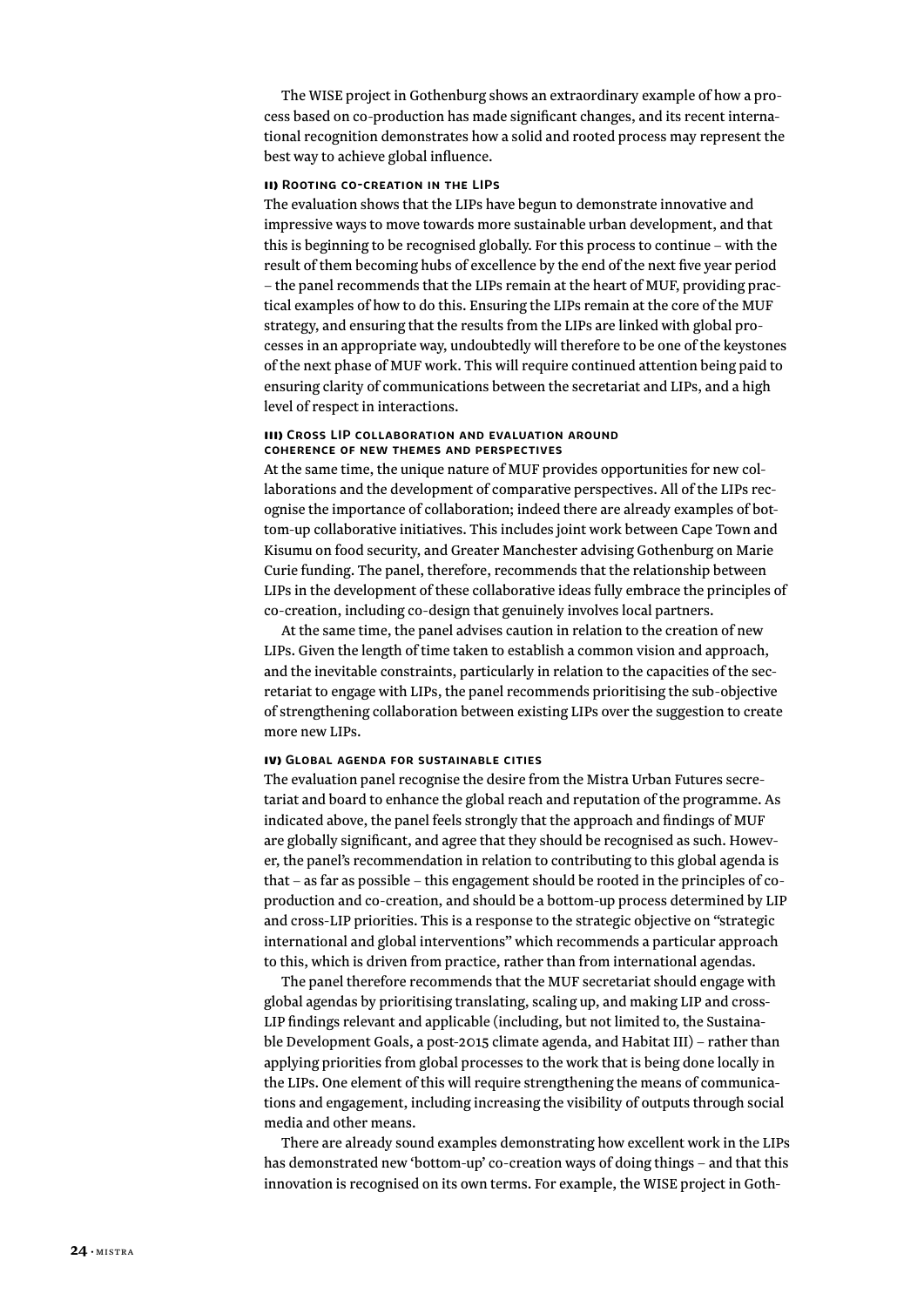enburg has been recognised by the World Bank and UNESCO, and has contributed to Gothenburg winning the WWF award as Sweden's Climate Capital in 2015.

### **4.4** Means to support this vision

Achieving this vision will require strengthening of particular elements of the structure and administration of Mistra Urban Futures. As shown in Figure 6, the secretariat will need to scale up, translate and promote lessons from the LIPs to make these relevant in achieving global outcomes; will need to support relationships between LIPs; and will need to play an overarching role in evaluating outcomes.

<span id="page-26-0"></span>

The secretariat has a central role to play both in supporting the LIPs to achieve co-creation in particular urban contexts, to capture and synthesise the lessons from this, to enable the development of stronger collaborative relationships between them, and to scale up lessons and outcomes to influence the global context. The secretariat is currently recruiting a Deputy Scientific Director, primarily with responsibility for research leadership in GOLIP. The evaluation panel strongly recommends the appointment of one further senior staff member with substantive responsibilities as Deputy Director for Engagement. This in no way contradicts the desire expressed by LIPs for a 'lean' secretariat (see 3.2), but rather enables this by increasing the capacity to ensure that there is a greater engagement between the LIPs and the secretariat.

The key role of this Deputy Director for Engagement would be to: i) engage in a deeper way with the LIP directors in order to facilitate their greater involvement in the shaping of the overall programme of work; ii) oversee a Communication and Engagement strategy to extend the outreach of Mistra Urban Futures and enhance its ability to engage with external stakeholders; and iii) work directly and in association with the LIP directors on a fundraising strategy for post-2019. These three areas correspond directly to areas that require strengthening identified in section 3.3. At the same time, additional capacity to engage with these areas will create fur-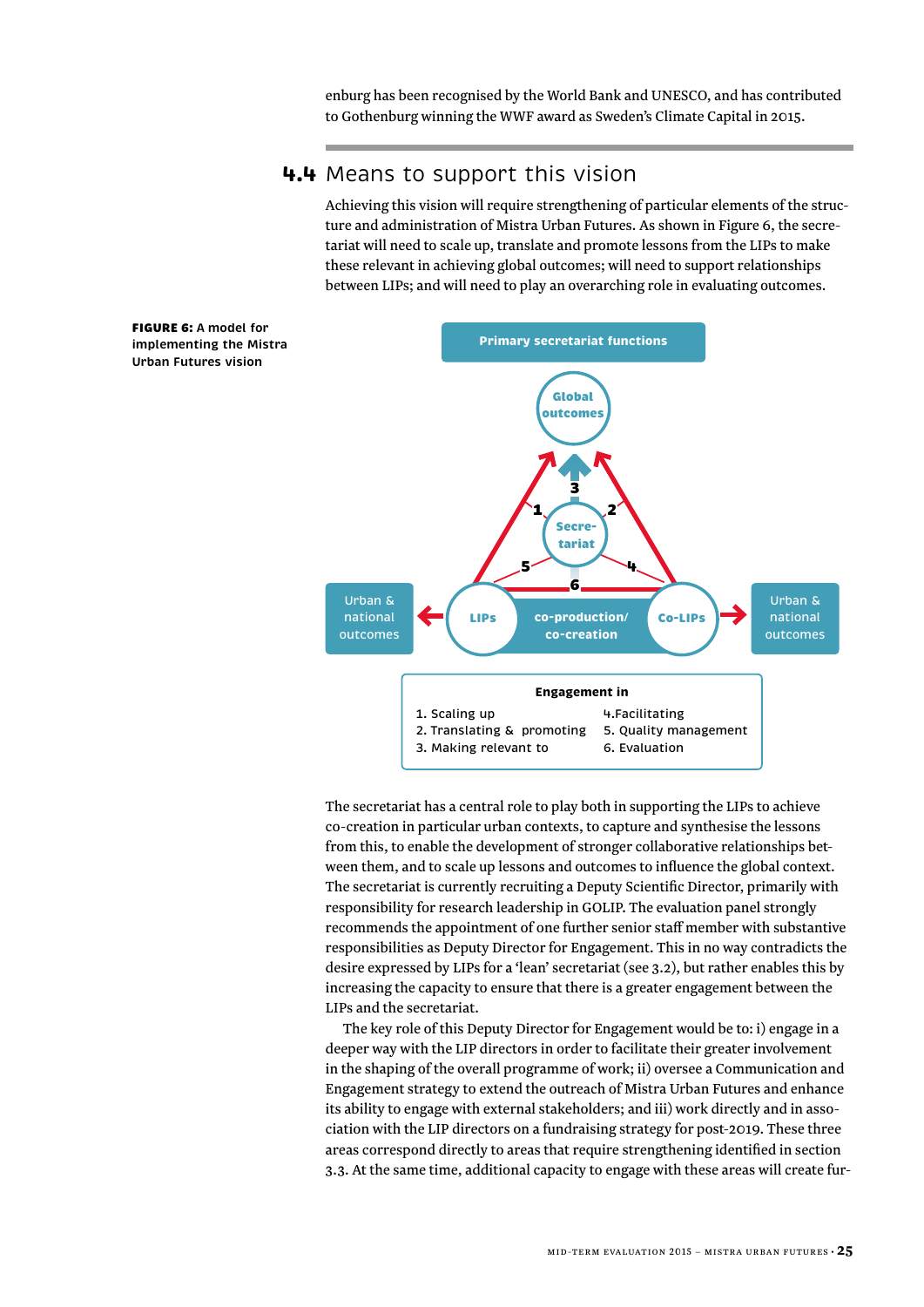<span id="page-27-0"></span>ther opportunities for the Director to provide overall strategic leadership and to link the experiences of co-creation to global agendas.

The panel also welcomes the strengthening of the Mistra Urban Futures Board in recent years, including broadening its international representation. However, the panel recommends that as Board members are replaced over time, that issues of diversity and global representation are taken seriously – a commitment to global partnerships in the work of MUF should be reflected in its highest decision-making body.

## **3.5** Finance, Fundraising and Budget

The budget of MUF during the Phase 1 (2010-2014) is 235 MSEK in total. Out of this, core financing from Mistra has been 75 MSEK ( $\approx$ 30%), while funding from the Gothenburg Consortium (GC) has been approximately at the same level, with 35 MSEK in cash and 38 MSEK in-kind. Local co-funding from the three other LIPs corresponds to approximately 26 MSEK, most of which has been in-kind. SIDA has contributed to 26.5 MSEK, and external funding approximately 35 MSEK.

The distribution of funding means that the LIP-projects and the coordination of them have used 165 MSEK ( $\approx$  70% of the total), common projects have been funded to the tune of 33 MSEK, and the secretariat has used 38 MSEK. In order to assess how the resources have been used, and how the MUF Strategic Plan aims to raise and distribute financial resources during the period of 2016-2019 and post-2019, the evaluation panel have analysed the cash flows (as the in-kind resources match every year) over the four years**<sup>11</sup>**\* in Table 3 and 4.

|              | 2010                     | 2011                     | 2012                     | 2013    | 2014     |
|--------------|--------------------------|--------------------------|--------------------------|---------|----------|
| Mistra       | 7.0                      | 8.0                      | 10.0                     | 30.0    | 20.0     |
| GC           | 2.7                      | 4.5                      | 8.0                      | 9.7     | 10.3     |
| <b>SIDA</b>  | 6.0                      | $\mathbf{O}$             | 6.0                      | 7.9     | 8.5      |
| <b>CTLIP</b> |                          | $\overline{\phantom{a}}$ | $\mathbf O$              | 2.7     | 4.0      |
| <b>KLIP</b>  | $\overline{\phantom{a}}$ | -                        | $\overline{\phantom{0}}$ | $\circ$ | $\Omega$ |
| <b>GMLIP</b> | O.2                      | $\mathbf{O}$             | $\mathbf{O}$             | 1.8     | 1.9      |
| External     |                          | -                        | 1.7                      | 4.6     | 7.9      |
| <b>Total</b> | 18.4                     | 19.0                     | 25.7                     | 56.8    | 52.7     |

TABLE 3: **cash funding per year (MSEK)**

> Tables 3 and 4 show that all the LIPs benefits from MUF (through the core funding from Mistra and SIDA) to a larger extent than they co-finance themselves; and that all the LIPs have raised their amount of co-financing over time. According to the Strategic Plan, the ambitions for Phase 2 programme 2016-2019 are an up-scaling of the volume from around 60 MSEK per year (cash + in-kind) to 100 MSEK per year. There are still formal commitments from GC to keep the 50/50 proportion of co-funding and expectations to further co-funding from the other LIPs. Mistra and SIDA have been requested to raise their combined funding from 28 MSEK to 37 MSEK.

**<sup>11</sup>** Source: Annual Reports 2010–2014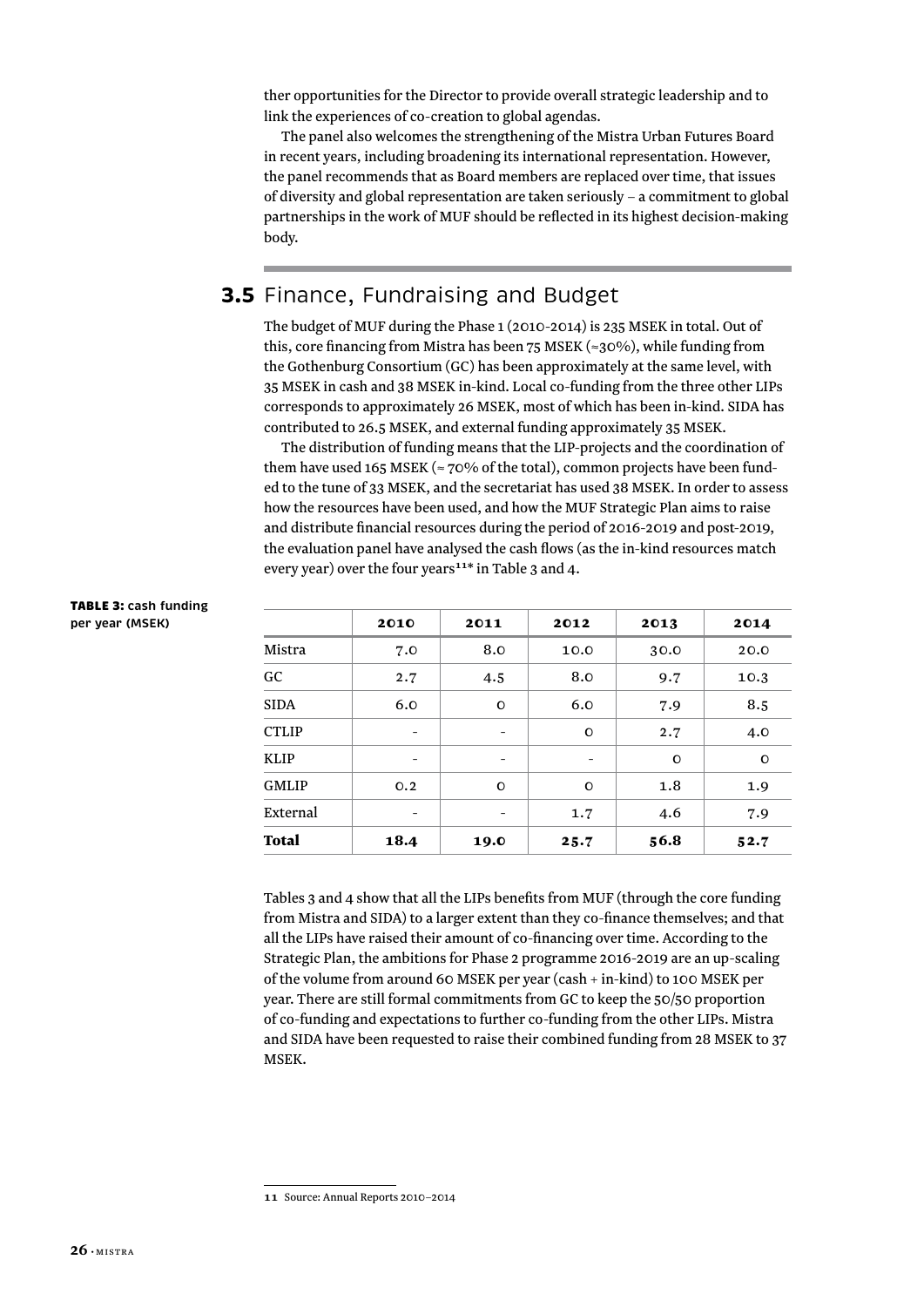#### TABLE 4: **Spending per year (MSEK)**

|                | 2010          | 2011 | 2012 | 2013 | 2014 |
|----------------|---------------|------|------|------|------|
| Secretariat    |               |      | 9.6  | 10.0 | 5.3  |
| Internalcollab |               |      | 6.9  | 7.9  | 3.7  |
| GOLIP          |               |      | 7.7  | 14.2 | 23.3 |
| <b>CTLIP</b>   | not available |      | 2.5  | 6.4  | 7.0  |
| <b>KLIP</b>    |               |      | 6.4  | 3.6  | 3.3  |
| <b>GMLIP</b>   |               |      | 2.0  | 4.3  | 4.2  |
| Others         |               |      | 1.8  | 0.6  | 0.4  |
| Total          | 11.8          | 21.4 | 36.9 | 47.0 | 47.1 |

#### TABLE 5: **cash + in-kind per year versus spending (MSEK) 2012–2014**

|              |                    | 2012     | 2013 | 2014 |
|--------------|--------------------|----------|------|------|
| <b>GOLIP</b> | $cash + in-kind$   | 16.7     | 19.6 | 20.9 |
|              | total spending     | 15.8     | 22.7 | 36.9 |
| <b>CTLIP</b> | $cash + in-kind$   | 2.9      | 4.2  | 5.1  |
|              | total spending     | 5.4      | 7.9  | 8.1  |
| <b>KLIP</b>  | $cash + in - kind$ | $\Omega$ | 0.1  | 1.8  |
|              | total spending     | 6.6      | 3.7  | 5.0  |
| <b>GMLIP</b> | $cash + in-kind$   | 3.8      | 2.9  | 3.1  |
|              | total spending     | 4.9      | 5.4  | 5.3  |

Additional funding is expected from other research funds on national and EU levels particularly for the GMLIP and GOLIP.

The evaluation panel agrees that this up-scaling is appropriate in order to increase both the number of outcomes and the quality of these through the continued development and approach of the co-production model. However, the budget and fundraising strategy that support this are not yet fully developed, and require substantial elaboration in the near future. This is particularly true in relation to the period after 2019 when the LIPs should be sustainable and producing networks on their own and any common secretariat may have to be funded directly by the partners.

Based on our recommendation in section 3.3 to prioritise the sustainability and co-producing ability of existing LIPs, raising funds may not be the most important limiting factor in expanding the number of LIPs. Rather, even if expanding the number of LIPs does not have funding impacts on existing programmes, too much effort on the expansion program may impede collaboration and networking within the existing MUF network. Finally, the evaluation panel underlines the important point that strategies for funding the MUF beyond 2019 must immediately begin to be considered seriously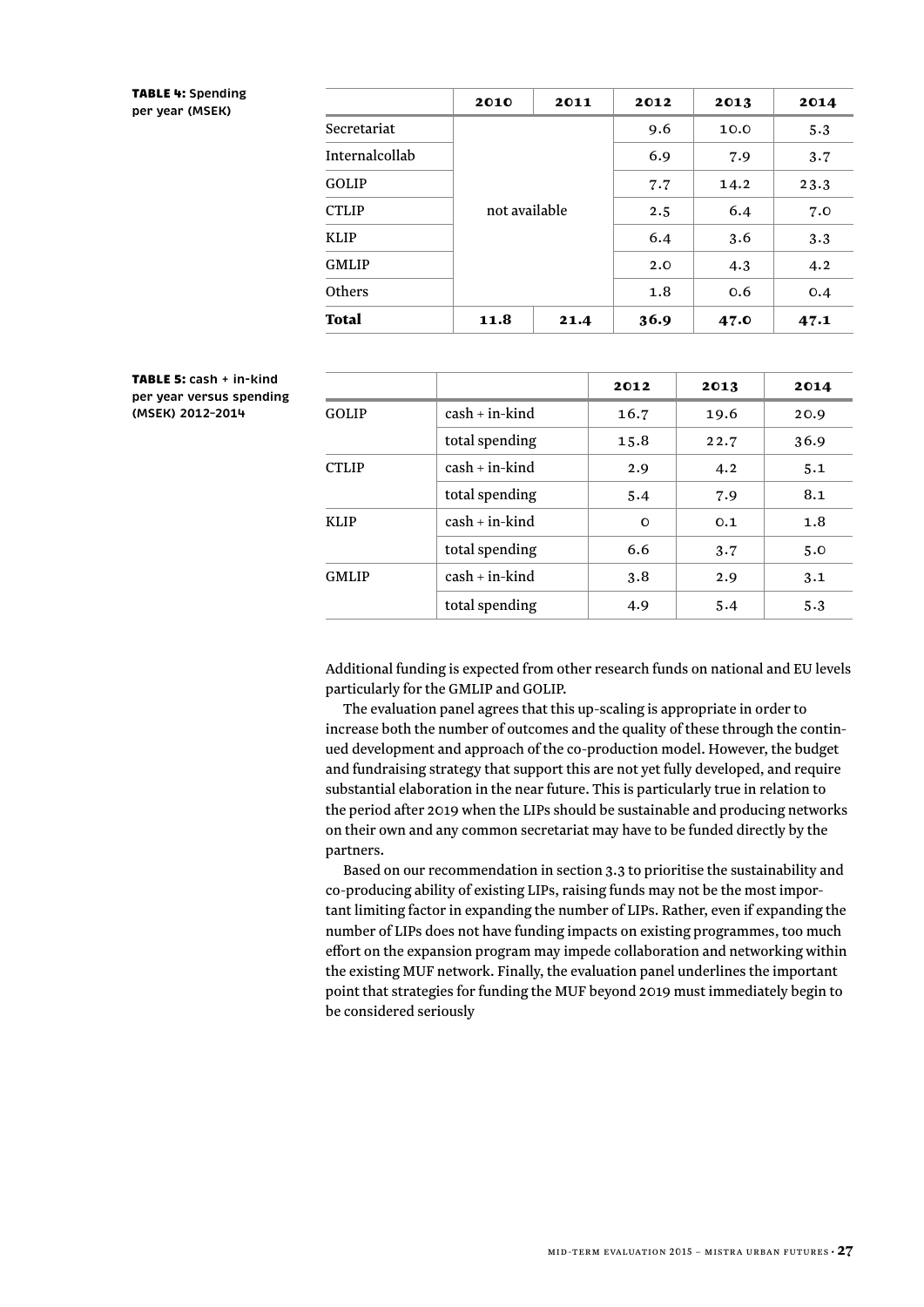## <span id="page-29-0"></span>References

Baldwin, S 2000. Interactive social science in practice: new approaches to the production of knowledge and their implications. *Science and Public Policy*, 27(3), 183–194.

Bell, S., Shaw, B. and Boaz, A. (2011) 'Real-World Approaches to Assessing the Impact of Environmental Research on Policy', *Research Evaluation*, 20: 227–37.

Blackstock, K. L., Kelly, G. J. and Horsey, B. L. (2007) 'Developing and Applying a Framework to Evaluate Participatory Research for Sustainability', *Ecological Economics*, 60: 726–42.

Caswill, C and E Shove 2000. Introducing interactive social science. *Science and Public Policy*, 27(3), 154–157.

Currie, M. et al. (2005) 'A Model of Impacts of Research Partnerships in Health and Social Services', *Evaluation and Program Planning*, 28: 400–12

Donovan, C. (2008) 'The Australian Research Quality Framework: A Live Experiment in Capturing the Social, Economic, Environmental, and Cultural Returns of Publicly Funded Research', *New Directions for Evaluation*, 118: 47–60

Funtowicz, S. and Ravetz, J. (1993) 'Science for the Post Normal Age', *Futures*, 25: 739–55.

Gibbons, M, C Limoges, H Nowotny, S Schwartzman, P Scott and M Trow 1994. *The New Production of Knowledge. The Dynamics of Science and Research in Contemporary Societies*. London: Sage.

Kasemir, B, J Jager, C C Jaeger, M T Gardner 2003. *Public Participation in Sustainability Science: A Handbook*. Cambridge, UK: Cambridge University Press

Klein, J. (2004) Interdisciplinarity and complexity: an evolving relationship, *E:CO* Special Double Issue 6 (1-2) (2004) 2–10

Meagher, L., Lyall, C. and Nutley, S. (2011) 'Flows of Knowledge, Expertise and Influence: A Method for Assessing Policy and Practice Impacts from Social Science Research', *Research Evaluation*, 17: 163–73.

Nowotny, H, P Scott, and M Gibbons 2001. *Re-thinking Science – Knowledge and the Public in an Age of Uncertainty*. Cambridge, UK: Polity

Quinlan, K. M., Kane, M. and Trochim, W. M. K. (2008) 'Evaluation of Large Research Initiatives: Outcomes, Challenges, and Methodological Considerations', *New Directions for Evaluation*, 118: 61– 72.

Robinson, J. and Tansey, J. (2006) 'Co-production, Emergent Properties and Strong Interactive Social Research: The Georgia Basin Futures Project', *Science and Public Policy*, 33: 151–60.

Robinson, J 2008. Being undisciplined – transgressions and intersections in academia and beyond. *Futures*, 40(1), 70–86.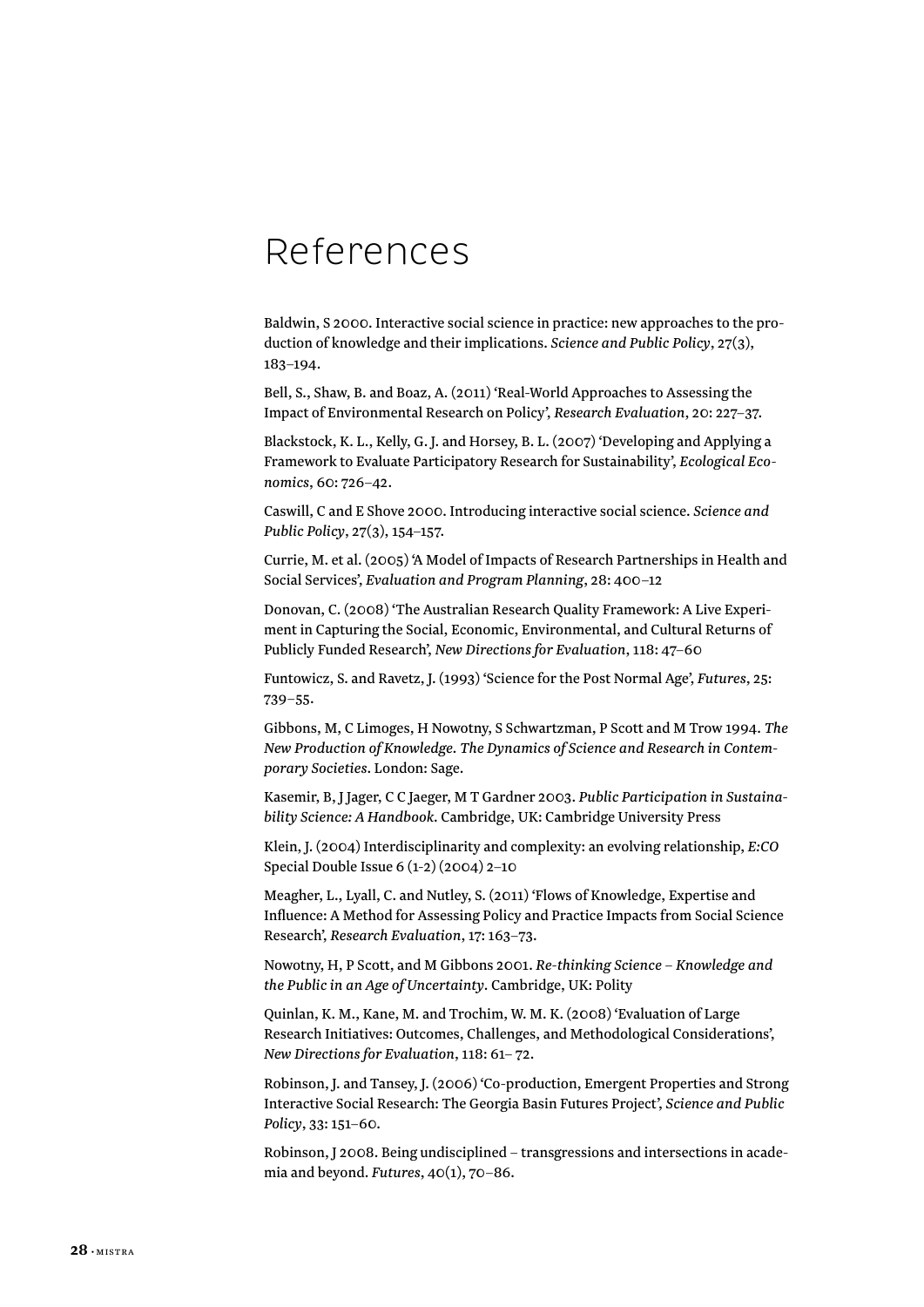Talwar, S., Wiek, A. and Robinson, J. (2011) 'User Engagement in Sustainability Research', *Science and Public Policy*, 38: 379–90.

Walter, A. et al. (2007) 'Measuring Societal Effects of Transdisciplinary Research Projects – Design and Application of an Evaluation Method', *Evaluation and Program Planning*, 30: 325–38.

Wiek, A. et al (2014) Toward a methodological scheme for capturing societal effects of participatory sustainability research *Research Evaluation* 23 pp. 117–132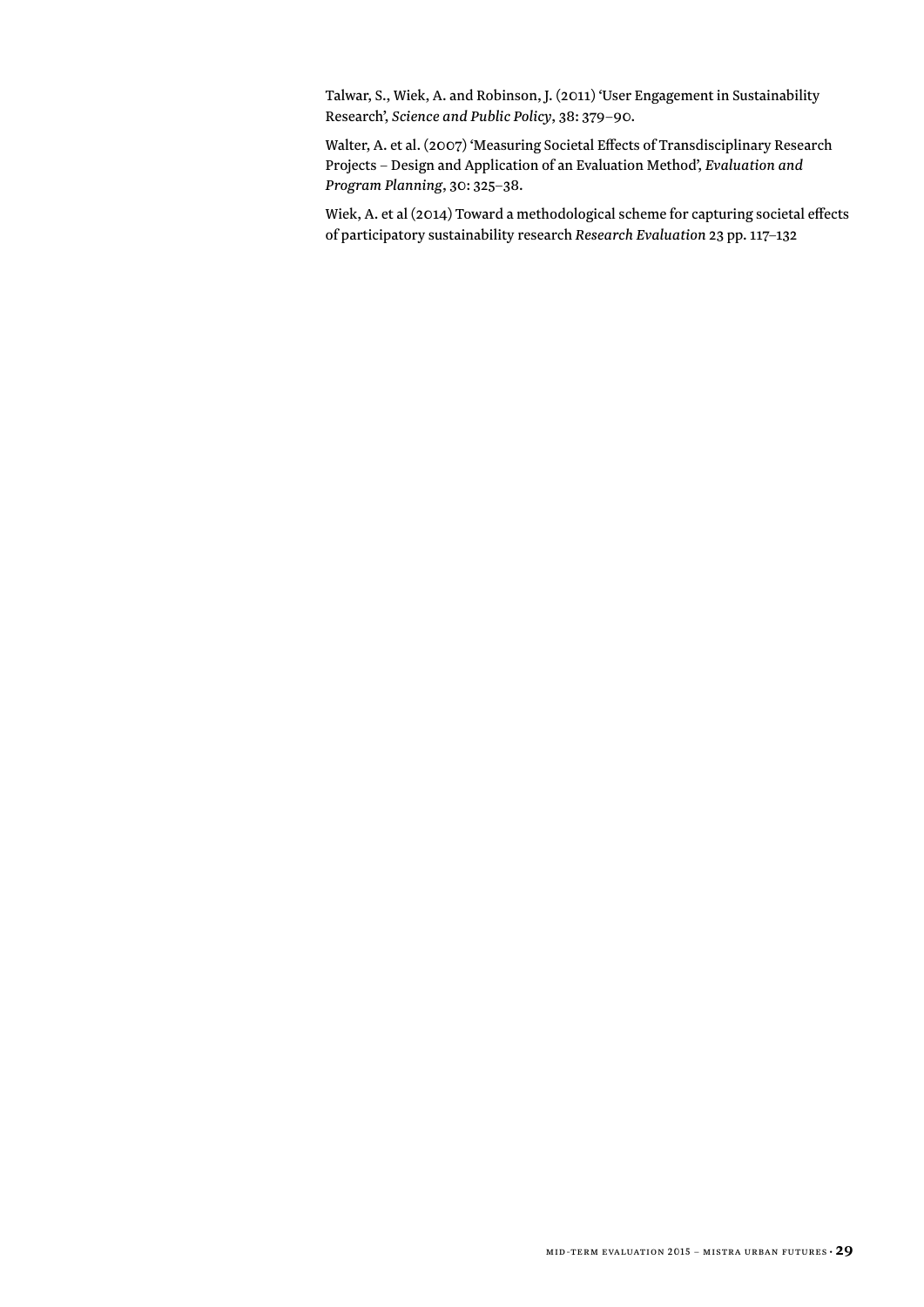## <span id="page-31-0"></span>List of Annexes

**Annex 1:** LIP Fieldwork Report - C Moser **Annex 2:** Urban Futures Call for Proposals 2008 **Annex 3:** Original Application Chalmers 2009 **Annex 4:** Agreement MUF 2012 **Annex 5:** Start-up Review MUF 2011 **Annex 6:** MUF Terms of Reference Mid-term Evaluation **Annex 7:** Mistra Urban Futures Progress Report 2010-2014 **Annex 8:** Mistra Urban Futures Strategic Plan 2016-2019 **Annex 9:** Gothenburg Programme 5-6 May 2015 **Annex 10:** Field Programme of LIP Visits GMLIP KLIP CTLIP **Annex 11:** Biographies of the MUF Mid-Term Evaluation Panel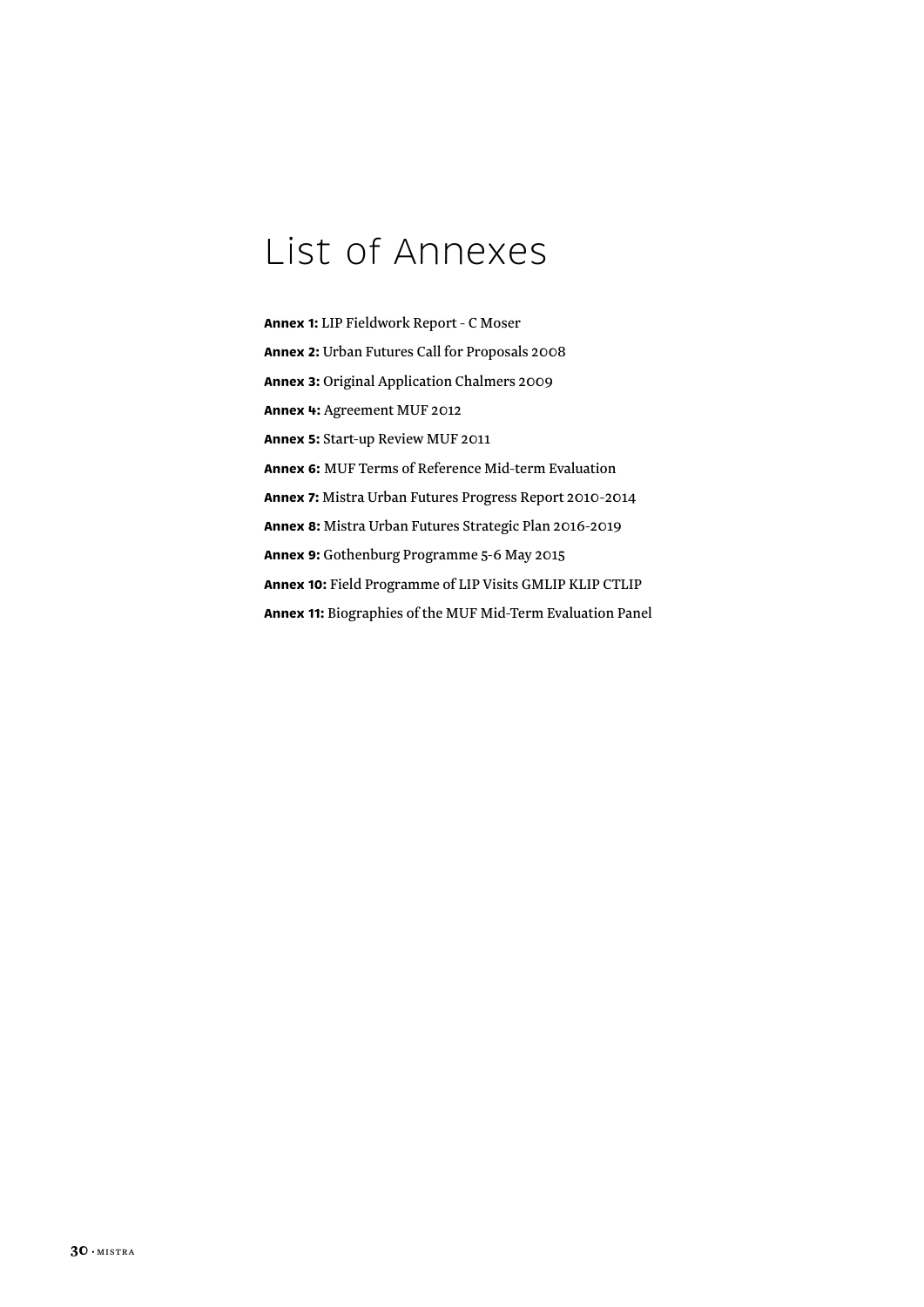## <span id="page-32-0"></span>Glossary

**ACC**: African Centre for Cities **AURI**: Africa Urban Research Initiative **Chalmers**: Chalmers University of Technology **CTLIP**: Cape Town Local Interaction Platform **Mistra**: the Swedish Foundation for Strategic Environmental Research **GC**: The Gothenburg Consortium**<sup>12</sup> GMLIP**: Greater Manchester Local Interaction Platform **GOLIP**: Gothenburg Local Interaction Platform **KLIP**: Kisumu Local Interaction Platform **LIP**: Local Interaction Platform **QME**: Quality Management and Evaluation SIDA: Swedish International Development Cooperation Agency **SURF**: Sustainable Urban and Regional Futures **WISE**: Well-being in Sustainable cities

**<sup>12</sup>** The Gothenburg Consortium: Chalmers University of Technology, Göteborg Region Association of Local Authorities (GR), City of Gothenburg, University of Gothenburg, IVL Swedish Environmental Research Institute, the County Administration Board of Västra Götaland, Region Västra Götaland